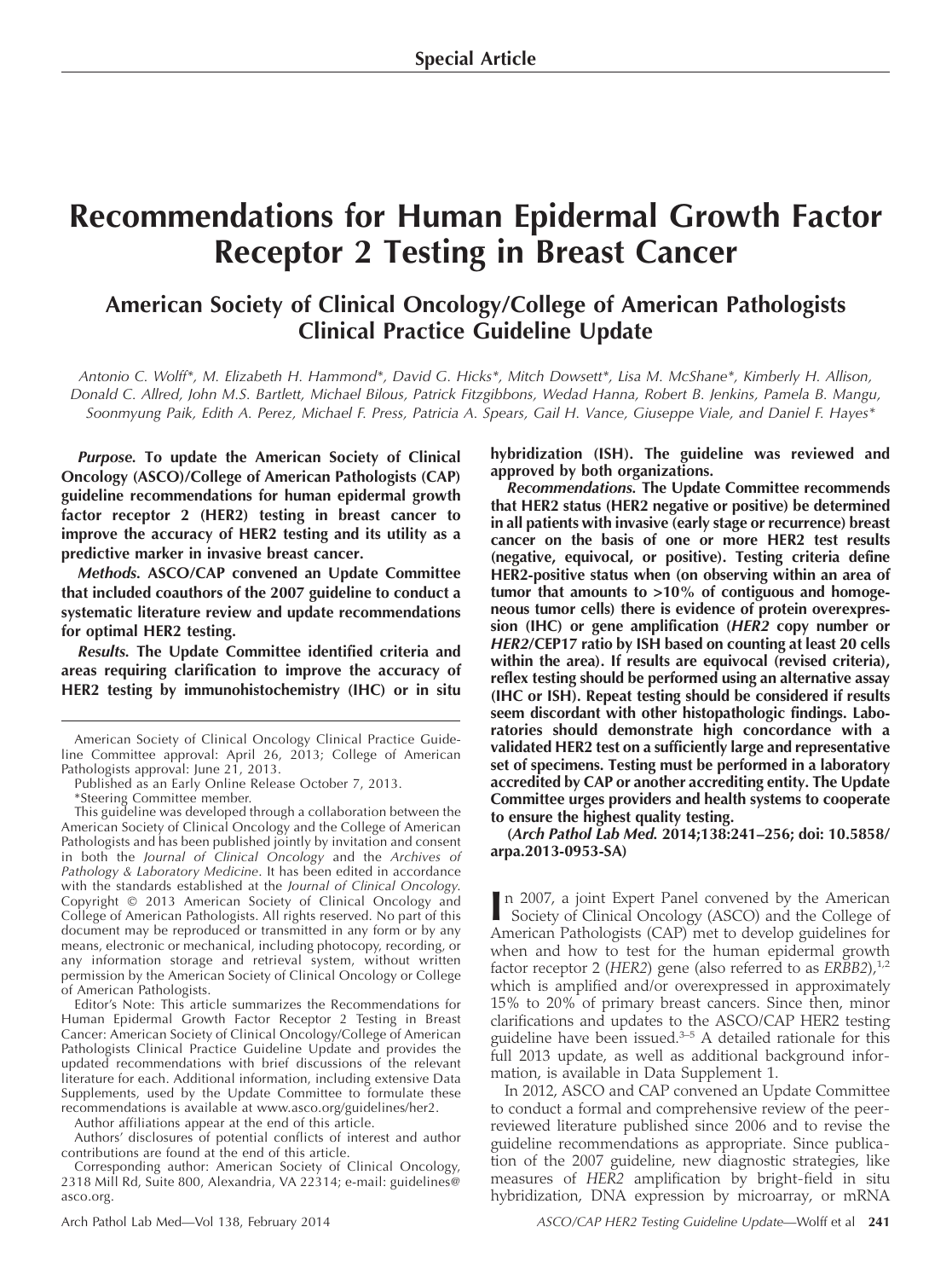# The Bottom Line

#### ASCO Guideline Update

#### Recommendations for HER2 Testing in Breast Cancer: ASCO/CAP Guideline Update

#### Intervention

• Recommendations for HER2 testing in breast cancer

#### Target Audience

- Medical oncologists, pathologists, and surgeons

#### Key Recommendations for Oncologists

- Must request HER2 testing on every primary invasive breast cancer (and on metastatic site, if stage IV and if specimen available) from a patient with breast cancer to guide decision to pursue HER2-targeted therapy. This should be especially considered for a patient who previously tested HER2 negative in a primary tumor and presents with disease recurrence with clinical behavior suggestive of HER2-positive or triple-negative disease.
- -Should recommend HER2-targeted therapy if HER2 test result is positive, if there is no apparent histopathologic discordance with HER2 testing (Tables 1 and 2), and if clinically appropriate. If the pathologist or oncologist observes an apparent histopathologic discordance after HER2 testing, the need for additional HER2 testing should be discussed.
- Must delay decision to recommend HER2-targeted therapy if **initial HER2 test result is equivocal.** Reflex testing should be performed on the same specimen using the alternative test if initial HER2 test result is equivocal or on an alternative specimen (Tables 1 and 2).
- Must not recommend HER2-targeted therapy if **HER2 test result is negative** and if there is no apparent histopathologic discordance with HER2 testing (Tables 1 and 2). If the pathologist or oncologist observes an apparent histopathologic discordance after HER2 testing, the need for additional HER2 testing should be discussed.
- Should delay decision to recommend HER2-targeted therapy if HER2 status cannot be confirmed as positive or negative after separate HER2 tests (HER2 test result or results equivocal). The oncologist should confer with the pathologist regarding the need for additional HER2 testing on the same or another tumor specimen.
- - If the HER2 test result is ultimately deemed to be equivocal, even after reflex testing with an alternative assay (ie, if neither test is unequivocally positive), the oncologist may consider HER2-targeted therapy. The oncologist should also consider the feasibility of testing another tumor specimen to attempt to definitely establish the tumor HER2 status and guide therapeutic decisions. A clinical decision to ultimately consider HER2-targeted therapy in such cases should be individualized on the basis of patient status (comorbidities, prognosis, and so on) and patient preferences after discussing available clinical evidence.

#### Key Recommendations for Pathologists

- Must ensure that at least one tumor sample from all patients with breast cancer (early-stage or metastatic disease) is tested for either HER2 protein expression (IHC assay) or HER2 gene expression (ISH assay) using a validated HER2 test.
- In the United States, the ASCO/CAP Guideline Update Committee preferentially recommends the use of an assay that has received FDA approval, although a CLIA-certified laboratory may choose instead to use a laboratory-developed test (LDT). In this case, the analytic performance of the LDT must be prospectively validated in the same clinical laboratory that will perform it, and the test must have documented analytic validity (CAP guidance document). Bright-field ISH assays must be initially validated by comparing them with an FDA-approved FISH assay.
- Must report a HER2 test result as positive if: (a) IHC 3+ positive or (b) ISH positive using either a single-probe ISH or dual-probe ISH (Table 1; Figs 1 to 3). This assumes that there is no apparent histopathologic discordance observed by the pathologist (Table 2).
- Must report a HER2 test result as equivocal and order reflex test on the same specimen (unless the pathologist has concerns about the specimen) using the alternative test if: (a) IHC  $2+$  equivocal or (b) ISH equivocal using single-probe ISH or dual-probe ISH (Table 1; Figs 1 to 3). This assumes that there is no apparent histopathologic discordance observed by the pathologist (Table 2). Note that there are some rare breast cancers (eg, gland-forming tumors, micropapillary carcinomas) that show IHC  $1+$  staining that is intense but incomplete (basolateral or  $\cup$  shaped) and that are found to be  $HER2$  amplified. The pathologist should consider also reporting these specimens equivocal and request reflex testing using the alternative test.
- -Must report a HER2 test result as negative if a single test (or all tests) performed on a tumor specimen show: (a) IHC 1+ negative or IHC 0 negative or (b) ISH negative using single-probe ISH or dual-probe ISH (Table 1; Figs 1 to 3). This assumes that there is no apparent histopathologic discordance observed by the pathologist (Table 2).
- Must report a HER2 test result as indeterminate if technical issues prevent one or both tests (IHC and ISH) performed on a tumor specimen from being reported as positive, negative, or equivocal. This may occur if specimen handling was inadequate, if artifacts (crush or edge artifacts) make interpretation difficult, or if the analytic testing failed. Another specimen should be requested for testing, if possible, and a comment should be included in the pathology report documenting intended action.
- Must ensure that interpretation and reporting guidelines for HER2 testing are followed (Table 1; Data Supplements 7, 8, 9, and 10).
- - $\bullet$  Should interpret bright-field ISH on the basis of a comparison between patterns in normal breast and tumor cells, because artifactual patterns may be seen that are difficult to interpret. If tumor cell pattern is neither normal nor clearly amplified, test should be submitted for expert opinion.
- Should ensure that any specimen used for HER2 testing (cytologic specimens, needle biopsies, or resection specimens) begins the fixation process quickly (time to fixative within 1 hour) and is fixed in 10% neutral buffered formalin for 6 to 72 hours and that routine processing, as well as staining or probing, is performed according to standardized analytically validated protocols.
- Should ensure that the laboratory conforms to standards set for CAP accreditation or an equivalent accreditation authority, including initial test validation, ongoing internal quality assurance, ongoing external proficiency testing, and routine periodic performance monitoring.
- If an apparent histopathologic discordance is observed in any HER2 testing situation (Table 2), the pathologist should consider ordering additional HER2 testing and conferring with the oncologist, and should document the decision-making process and results in the pathology report. As part of the HER2 testing process, the pathologist may pursue additional HER2 testing without conferring with the oncologist.
- Although categories of HER2 status by IHC or ISH can be created that are not covered by these definitions, in practice they are uncommon and if encountered should be considered IHC equivocal or ISH equivocal.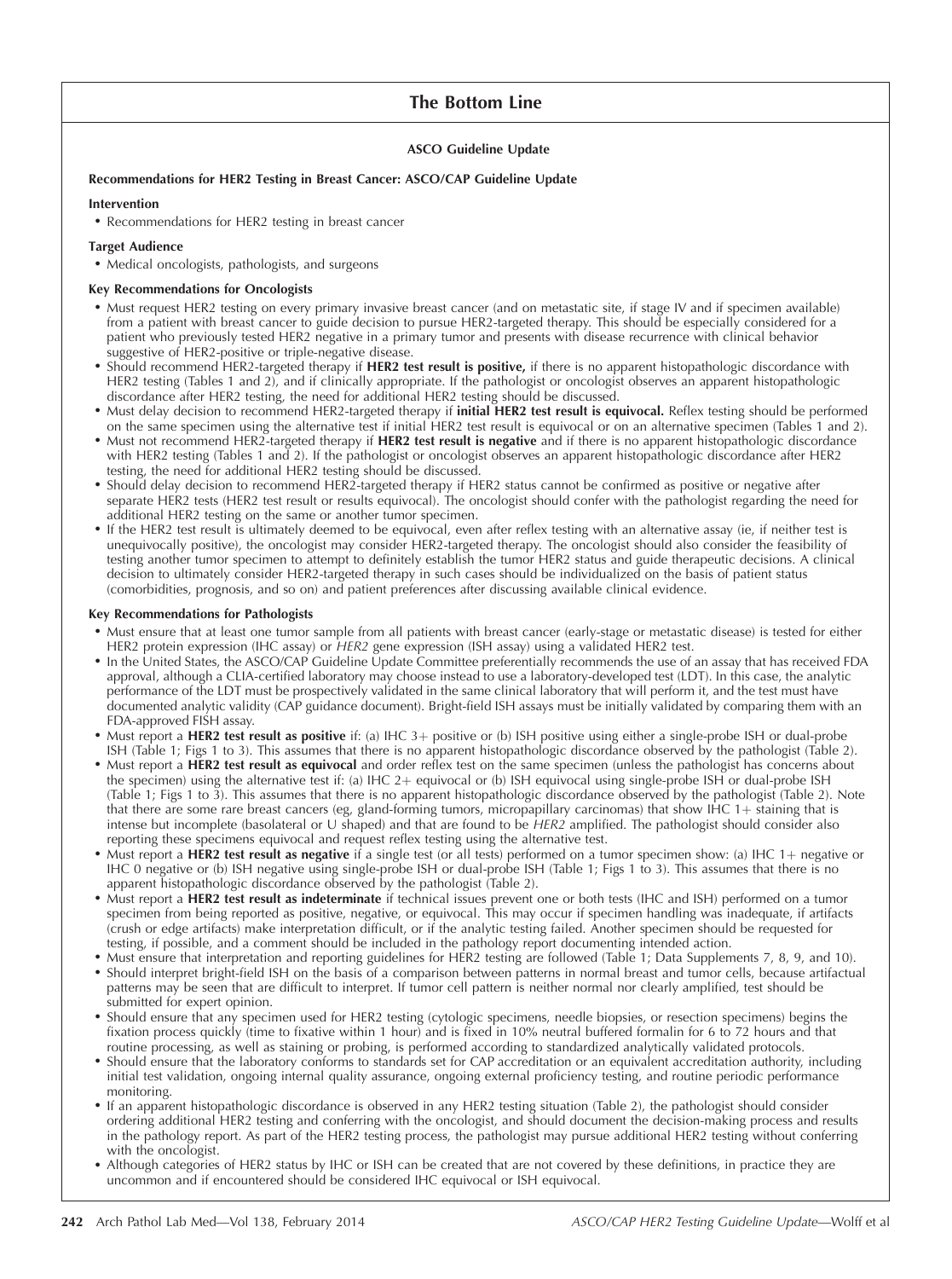# The Bottom Line (Continued)

#### Methods

- Systematic review and analysis of the medical literature were conducted by the 2013 Update Committee.

#### Additional Information

- The revised recommendations and a brief summary of the literature and analysis are provided in this article. Data Supplements including clinical tools and resources can be found at http://www.asco.org/guidelines/her2 and at http://www.cap.org. Patient information is available at http://www.cancer.net. ASCO and CAP believe that cancer clinical trials are vital to inform medical decisions and improve cancer care, and that all patients should have the opportunity to participate.

expression reverse-transcriptase polymerase chain reaction, have been introduced into practice, and the Update Committee felt these required evidence-based review. The Update Committee wishes to re-emphasize that it is important that any new test methodology, for the same clinical use, be compared with a reference test that assays for the same analyte and for which there are high levels of evidence that use of the test leads to clinical benefit for the patient (ie, clinical utility). It is the opinion of the Update Committee that there is insufficient evidence to support use of mRNA or DNA microarray assays to determine HER2 status in unselected patients (Data Supplement 2A).

Further experience with established HER2 assays also led to the identification of unusual HER2 genotypic abnormalities, like aneusomy of chromosome 17 (polysomy and monosomy), colocalization of HER2 and CEP17 signals that affect HER2/CEP17 ratio in dual-signal in situ hybridization (ISH) assays, and genomic heterogeneity. Limited retrospective data on the clinical significance of these abnormalities in completed prospective trials also guided the discussions that were part of this guideline update.<sup>6-22</sup> Some of these issues are discussed in Data Supplements  $2B$  and  $2C$  and in a separate review article by Hanna et al.<sup>23</sup>

During the deliberations, the Update Committee was concerned about false-negative and false-positive HER2 assessments. For example, a false-negative test result could lead to denial of trastuzumab treatment for a patient who could benefit from it. False-positive results could lead to the administration of potentially toxic, costly, and ineffective adjuvant HER2-targeted therapy for 1 year.<sup>24-27</sup> The Update Committee considered mandatory testing of all HER2 negative tests (Data Supplement 2D) and addressed also a narrower set of scenarios that may on occasion be observed with dual-signal ISH assays (Data Supplement 2E; Interpretation Criteria If Using a Dual-Signal HER2 Assay and Average HER2 Copy Number  $<6$  Signals Per Cell).

Trastuzumab had previously been shown to improve progression-free survival and overall survival when combined with chemotherapy in the metastatic setting.<sup>28</sup> Since 2005, several of the first-generation adjuvant trials have been updated and have confirmed the disease-free and overall survival benefit offered by 1 year of trastuzumab administered with or after adjuvant chemotherapy.29–31 Prospective randomized trials, first reported in abstract form in late 2012, seem to suggest that 12 months is the optimal duration of adjuvant trastuzumab therapy.

Other HER2-targeted drugs (eg, the kinase inhibitor lapatinib, $32$  the antibody pertuzumab, $33$  and the antibodydrug conjugate ado-trastuzumab emtansine  $[T-DM1]^{34}$ ) have been approved for the treatment of HER2-positive metastatic breast cancer. At the same time, data show that lapatinib (when added to paclitaxel) $35$  and pertuzumab (as a

single agent) $36$  offer no clinical benefit in patients with HER2-negative metastatic disease. These new HER2-targeted drugs are now being tested in the adjuvant setting, including in studies evaluating their adjuvant role alone or in dual-antibody regimens without concomitant or sequential chemotherapy. Compared with regimens already in use, the newer agents are as or more expensive, and they may be associated with other dose-limiting toxicities, such as skin and GI tract toxicities with lapatinib and liver toxicities with ado-trastuzumab emtansine.<sup>3</sup>

Therefore, the need for an updated ASCO/CAP guideline on accurate HER2 testing to ensure that the right patient receives the right treatment is now more critical than ever.22,24–27,38 Since the publication of the 2007 HER2 testing guideline, CAP has observed a remarkable uptake of proficiency testing (Fig 4), $5$  with nearly 1,500 laboratories currently participating. CAP has also observed fewer laboratories experiencing deficiencies on laboratory inspection. Indirect evidence suggests that the performance of laboratories that conduct HER2 testing in the United States and elsewhere is improving.<sup>39-42</sup> Available evidence and experience since 2007 reinforce the importance of robust validation of new assays by laboratories before clinical implementation, as well as their ongoing monitoring, and the value of various external quality assurance schemes adopted in many countries.

#### **METHODS**

The HER2 testing Update Committee (Appendix Table A1, online only at www.asco.org/guidelines/her2) met 3 times via Webinars coordinated by its Steering Committee to review the data published from January 2006 to January 2013 and to revise the recommendations. Additional data were gathered from in-press publications and personal correspondence with researchers to address the issue of mandatory testing if a test result is  $0$  or  $1+$ . Draft manuscripts were circulated by e-mail, and the Update Committee approved the final manuscript. This guideline was reviewed by external reviewers and approved by the ASCO Clinical Practice Guideline Committee and relevant CAP entities.

#### Literature Search Strategy

The MEDLINE and the Cochrane Collaboration Library electronic databases were searched with the date parameters of January 2006 through January 2013 for articles in English. The MEDLINE search terms are included in Data Supplement 3, and a summary of the literature search results is provided in Data Supplement 4.

#### Inclusion and Exclusion Criteria

Articles were selected for inclusion in the systematic review of the evidence if they met the following criteria: (1) the study compared, prospectively or retrospectively, fluorescent ISH (FISH) and immunohistochemistry (IHC) results or other tests; described technical comparisons across various assay platforms; examined potential testing algorithms for HER2 testing; or examined the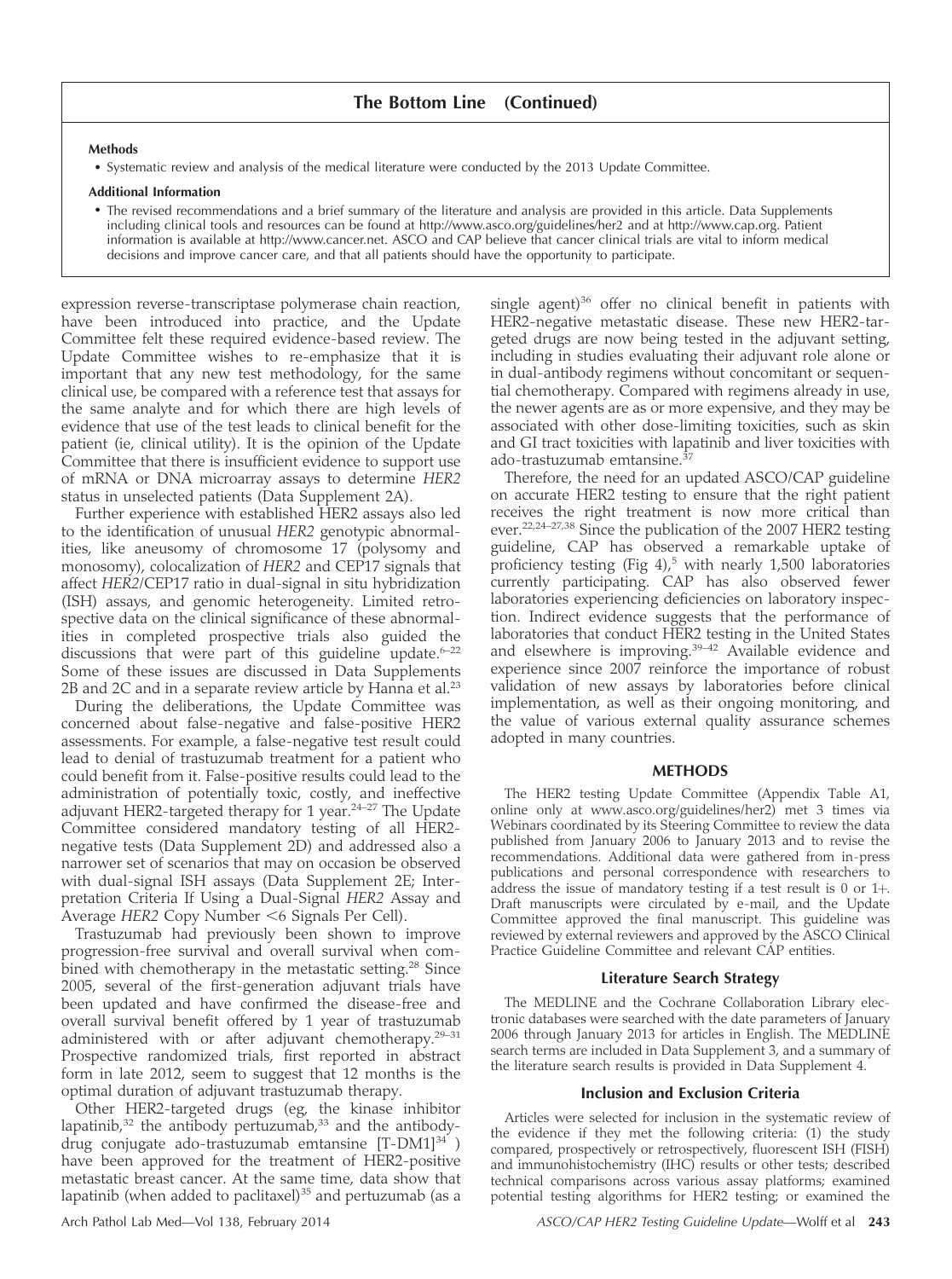correlation of HER2 status in primary versus metastatic tumors from the same patients; (2) the study population consisted of patients with a diagnosis of invasive breast cancer; or (3) the primary outcomes included the negative predictive value (NPV) or positive predictive value (PPV) of ISH and IHC assays used to determine HER2 status, alone and in combination; negative and positive concordance across platforms; and accuracy in determining HER2 status and benefit from anti-HER2 therapy and in determining sensitivity and specificity of individual tests. Consideration was given to studies that directly compared results across assay platforms.

Studies were not limited to randomized controlled trials but also included other study types, including cohort designs, case series, evaluation studies, and comparative studies. The Update Committee also reviewed other testing guidelines and proficiency strategies of various US and international organizations, including unpublished data. Letters, commentaries, and editorials were reviewed for any new information. Case reports were excluded. The clinical questions addressed in the update are available in Data Supplement 5.

This information was used to help the Update Committee develop new algorithms (for pathologists and oncologists) for testing, specify testing requirements and exclusions, and facilitate the necessary quality assurance monitoring that will make HER2 testing less variable and ensure more analytic consistency between laboratories. The term ratio, as used in the guideline recommendations and algorithms, always applies to the HER2/CEP17 ratio, which means the ratio of HER2 signals per cell (numerator) over CEP17 signals per cell (denominator).

#### ASCO Guideline Disclaimer

The clinical practice guideline and other guidance published herein are provided by ASCO to assist practitioners in clinical decision making. The information herein should not be relied on as being complete or accurate, nor should it be considered as inclusive of all proper treatments or methods of care or as a statement of the standard of care. With the rapid development of scientific knowledge, new evidence may emerge between the time information is developed and when it is published or read. The information is not continually updated and may not reflect the most recent evidence. The information addresses only the topics specifically identified herein and is not applicable to other interventions, diseases, or stages of diseases. This information does not mandate any particular course of medical care. Furthermore, the information is not intended to substitute for the independent professional judgment of the treating physician, because the information does not account for individual variation among patients. Recommendations reflect high, moderate, or low confidence that the recommendation reflects the net effect of a given course of action. The use of terms like must, must not, should, and should not indicate that a course of action is recommended or not recommended for either most or many patients, but there is latitude for the treating physician to select other courses of action in individual cases. In all cases, the selected course of action should be considered by the treating physician in the context of treating the individual patient. Use of the information is voluntary. ASCO provides this information on an as-is basis and makes no warranty, express or implied, regarding the information. ASCO specifically disclaims any warranties of merchantability or fitness for a particular use or purpose. ASCO assumes no responsibility for any injury or damage to persons or property arising out of or related to any use of this information or for any errors or omissions.

#### CAP Guideline Disclaimer

Clinical practice guidelines reflect the best available evidence and expert consensus supported in practice. They are intended to assist physicians and patients in clinical decision making and to identify questions and settings for further research. With the rapid flow of scientific information, new evidence may emerge between the time a practice guideline or consensus statement is developed and when it is published or read. Guidelines and statements are not continually updated and may not reflect the most recent evidence. Guidelines and statements address only the topics specifically identified therein and are not applicable to other interventions, diseases, or stages of diseases. Furthermore, guidelines and statements cannot account for individual variation among patients and cannot be considered inclusive of all proper methods of care or exclusive of other treatments. It is the responsibility of the treating physician, relying on independent experience and knowledge, to determine the best course of treatment for the patient. Accordingly, adherence to any practice guideline or consensus statement is voluntary, with the ultimate determination regarding its application to be made by the physician in light of each patient's individual circumstances and preferences. CAP makes no warranty, express or implied, regarding guidelines and statements and specifically excludes any warranties of merchantability and fitness for a particular use or purpose. CAP assumes no responsibility for any injury or damage to persons or property arising out of or related to any use of this statement or for any errors or omissions.

## Guideline and Conflicts of Interest

The Update Committee was assembled in accordance with CAP and ASCO Conflicts of Interest Management Procedures for Clinical Practice Guidelines (ASCO procedures are summarized at http://www.asco.org/guidelinescoi). Members of the Update Committee completed the ASCO disclosure form, which requires disclosure of financial and other interests that are relevant to the subject matter of the guideline, including relationships with commercial entities that are reasonably likely to experience direct regulatory or commercial impact as the result of promulgation of the guideline. Categories for disclosure include employment relationships, consulting arrangements, stock ownership, honoraria, research funding, and expert testimony. In accordance with the procedures, the majority of the members of the Update Committee did not disclose any such relationships.

#### RECOMMENDATIONS

#### CLINICAL QUESTION 1

What is the optimal testing algorithm for the assessment of HER2 status?

#### Literature Update and Discussion

The Update Committee found more than 70 new publications that informed a revision of the testing algorithms contained in the original 2007 guideline. At the time of the original guideline, significant concern existed about falsepositive HER2 test results. Guideline recommendations emphasized those changes that would mitigate false positives, particularly relating to issues of specimen fixation and pathologist interpretation.39,43–47 Preliminary data from an ongoing prospective study seem to suggest that the frequency of false-positive test results may have diminished, in that the concordance between local testing in laboratories throughout the United States and confirmatory central HER2 testing at the Mayo Clinic (Rochester, MN) for the ALTTO (Adjuvant Lapatinib and/or Trastuzumab Treatment Optimization HER2 Adjuvant Trial) trial showed that less than 6% of patients initially considered eligible were not subsequently centrally confirmed as being HER2 positive.<sup>48</sup>

On the other end of the spectrum, clinical experience and recent literature have indicated that false-negative HER2 test results must also be considered. The Update Committee was sensitive to the concerns that surfaced after the publication of the 2007 guideline about the very small number of patients potentially affected by the recommendation to consider as HER2 positive only those tumors with more than 30% of cells (or  $>10\%$  to  $\leq 30\%$  if HER2 amplified by FISH) with diffuse and intense circumferential staining.<sup>49</sup> Therefore, the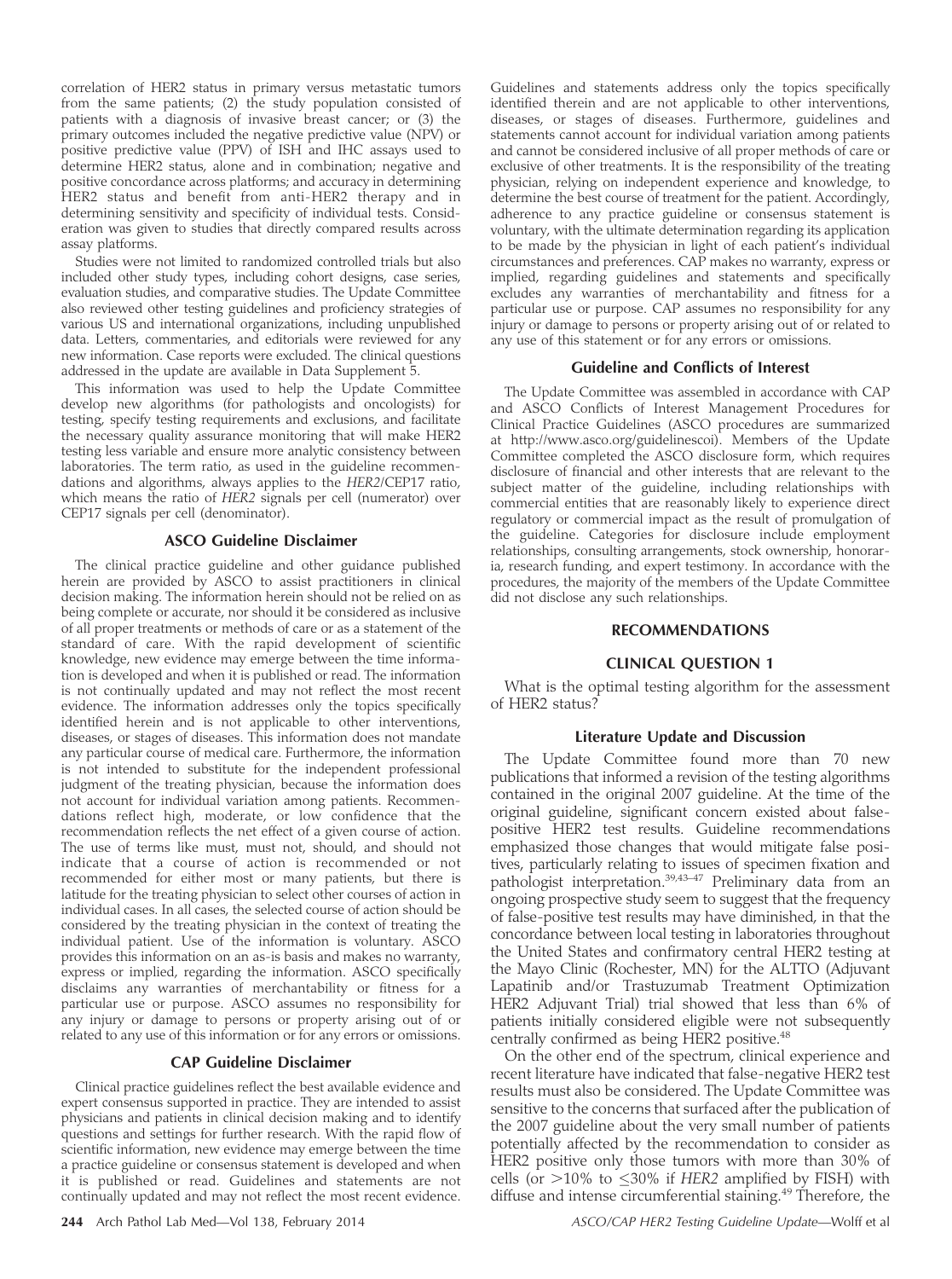Update Committee decided to revert to the previously used IHC criterion of more than 10% cells staining for HER2, which had been used as an entry criterion for eligibility for the first generation of prospective randomized trials of adjuvant trastuzumab.<sup>18,22,49–53</sup> The rationale for this recommendation by the Update Committee is detailed in Data Supplement 1. Aside from the very small number of patients affected (as few as 0.15% of all newly diagnosed patients, as previously discussed),<sup>5</sup> the Update Committee was also of the opinion that improvements in analytic performance of HER2 testing in clinical practice since 2007 have further reduced the already small number of patients potentially at risk of receiving a false-negative test result.

Testing is now recommended for primary, recurrent, and metastatic tumors.19,35,45,54–63,64 Tissue from the primary tumor can be obtained through a core needle biopsy, as well as from an incisional and excisional surgical procedure.<sup>65</sup> Metastases can be biopsied from chest wall, regional lymph nodes, or distant organs.<sup>66-74</sup> It is essential to ensure that time to fixation (cold ischemic time) and time in fixative (which has increased from 6 to 48 hours to 6 to 72 hours in this update on the basis of available data and to conform with the ASCO/CAP estrogen receptor [ER]/progesterone receptor [PgR] testing guideline<sup>75,76</sup>) are recorded and considered in defining the test result. More detail about preanalytic issues is available in Data Supplement 6.

In summary, if available, perform the first test in the core biopsy specimen in a patient with newly diagnosed breast cancer. If the test result is clearly positive or clearly negative as defined in Table 1, no retesting is needed. If the test is negative and there is apparent histopathologic discordance (Table 2), or if specimen handling has not been in accordance with guideline recommendations, a section of the tumor from the excisional specimen should be tested. If this result is positive, no further testing is needed. However, if the test is negative and there remains significant clinical concern about the result after consultation between the pathologist and the medical oncologist, it may be appropriate to repeat the test in a different block from the patient's tumor. If all three tests are negative, no additional testing is recommended.

Data Supplement 7 is a table of IHC Interpretation Criteria, and Data Supplement 8 provides ISH Interpretation Criteria. Both of these Data Supplements expand on details provided in Table 1.

The Update Committee clarified several issues in the update on the basis of recently published literature. The recommendations in Table 1 reflect the Update Committee's interpretation of the new data on polysomy, heterogeneity in ISH, types of assays, and methods of analysis  $10-14,19-21,45,67,69,79-135$  for inclusion in this update. See Data Supplement 2 for an extensive discussion of these issues.

A list of US Food and Drug Administration (FDA) approved assays is available at http://www.accessdata.fda.gov/scripts/ cdrh/devicesatfda/index.cfm?start\_search=1&search\_term= HER2&approval\_date\_from=&approval\_date\_to=07/14/ 2013&sort=approvaldatedesc&pagenum=10 (last checked July 14, 2013). The product package inserts for trastuzumab and pertuzumab prepared by the FDA indicate that ''HER2 testing should be performed using US Food and Drug Administration-approved tests by laboratories with demonstrated proficiency."77,78

#### HER2 Assay Exclusions

Each assay type has diagnostic pitfalls to be avoided. The Update Committee agreed that there were situations in which one assay type was preferred because of assay or sample considerations. Exclusion criteria to perform or interpret an IHC or any ISH assay for HER2 are unchanged but can be viewed in the original guideline. $1,2$  The pathologist who reviews the histologic findings should determine the optimal assay (IHC or ISH) for determination of HER2 status.

#### Algorithms for HER2 Testing by IHC and ISH

Algorithms for evaluation of HER2 protein expression by IHC and HER2 amplification by single-probe or dual-probe ISH are presented in Figures 1, 2, and 3.

#### CLINICAL QUESTION 2

What strategies can help ensure optimal performance, interpretation, and reporting of established assays?

#### Literature Update and Discussion

Testing analytic validation requirements.—The Update Committee reviewed new papers and reports on strategies to ensure optimal performance, interpretation, and reporting of assays.16,22,100,136,137 Most new HER2 assays have been submitted to the FDA for premarket approval review as class III devices in view of their use for therapy selection. Although a new HER2 assay ideally should have its clinical utility validated using specimens from prospective therapeutic trials that tested the effects of anti-HER2 therapy, the Update Committee recognizes that the rarity of these valuable specimens requires that new HER2 assays be approved on the basis of concordance studies comparing them with other established HER2 tests. Consequently, it is important that tissues selected for such concordance studies come from datasets that include a broad representation of patients with breast cancer in whom HER2-positive status will be observed in approximately 15% to 20%.

Ongoing competency assessment.—The Update Committee urges ongoing competency assessment as a part of every laboratory's internal quality assessment program. The competency of the laboratory professionals and pathologists interpreting assays must be continuously addressed as required under the Clinical Laboratory Improvements Amendments (CLIA 88). The acceptable performance standard for such competency tests remains the same as in the original guideline.

Reporting requirements.—Data Supplements 9 and 10 are tables of reporting elements for IHC and reporting elements for ISH, respectively. Some changes have been made to the reporting elements for IHC and ISH to ensure that they are in accordance with the revised recommendations. In addition, a disclaimer statement is required if the specimen handling requirements are not met.

New interpretation requirements relate to the definition of tumor samples with genomic heterogeneity as well as the examination of specimens and interpretation of results in these samples. No specific requirements were added for designation of polysomy by ISH. Laboratories should maintain documentation of their quality assurance practices and ensure that such documentation is available for inspection.

Regulatory framework.—The regulatory framework remains the same as discussed in the original guideline.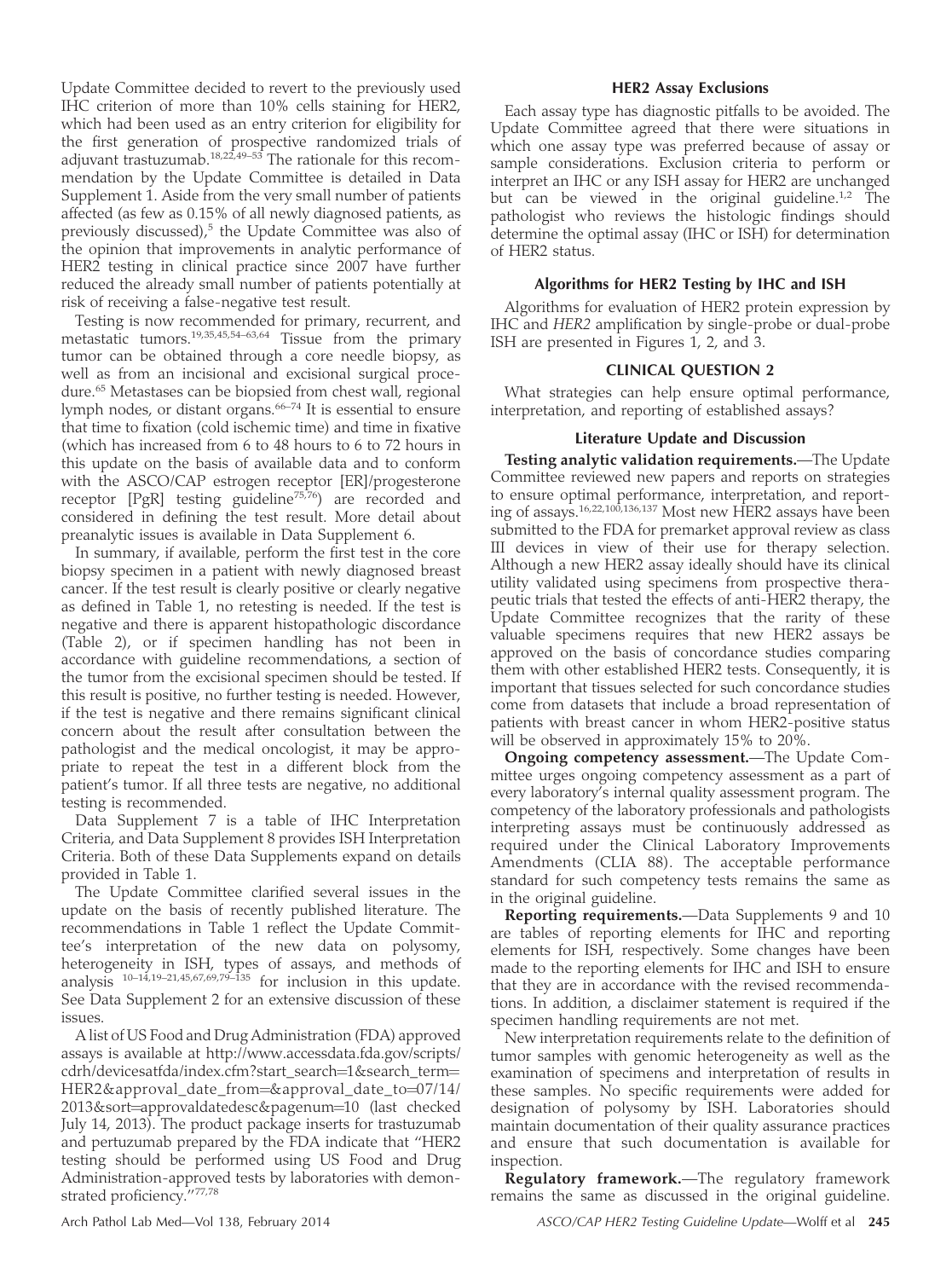| Topic                                 | Summary of 2007 and 2013 HER2 Test Guidelines and Recommendations<br>Recommendation<br>2007<br>Table 1.                                                                                                                                                                                              | 2013 Recommendation                                                                                                                                                                                                                                                                                                                                                                                                                                                                                                                                                                                                                                                 |
|---------------------------------------|------------------------------------------------------------------------------------------------------------------------------------------------------------------------------------------------------------------------------------------------------------------------------------------------------|---------------------------------------------------------------------------------------------------------------------------------------------------------------------------------------------------------------------------------------------------------------------------------------------------------------------------------------------------------------------------------------------------------------------------------------------------------------------------------------------------------------------------------------------------------------------------------------------------------------------------------------------------------------------|
| Specimens to be tested                | All primary breast cancer specimens and metastases should<br>have at least one HER2 test performed                                                                                                                                                                                                   | Patients who then develop metastatic disease must have a HER2 test performed in<br>All newly diagnosed patients with breast cancer must have a HER2 test performed                                                                                                                                                                                                                                                                                                                                                                                                                                                                                                  |
| Optimal algorithm for HER2<br>testing | cells) or FISH amplified (ratio of HER2 to CEP17 of >2.2 or<br>Positive for HER2 is either IHC HER2 3+ (defined as uniform<br>average HER2 gene copy number >6 signals/nucleus for<br>intense membrane staining of $>30\%$ of invasive tumor<br>those test systems without an internal control probe | • IHC 3+ based on circumferential membrane staining that is complete, intensecd<br>Dual-probe HER2/CEP17 ratio 22.0 <sup>c,e</sup> with an average HER2 copy number<br>Single-probe average HER2 copy number ≥6.0 signals/cell <sup>c.e</sup><br>Dual-probe HER2/CEP17 ratio ≥2.0 <sup>c.e</sup> with an average HER2 copy number<br>Must report HER2 test result as positive for HER2 if: <sup>a,b</sup><br>a metastatic site, if tissue sample is available.<br>24.0 signals per cell<br>• ISH positive based on:                                                                                                                                                 |
|                                       | defined as: IHC 2+ or FISH HER2/<br>CEP17 ratio of 1.8-2.2 or average HER2 gene copy<br>number 4-6 HER2 signals/nucleus for test systems<br>without an internal control probe<br>Equivocal for HER2 is                                                                                               | using the alternative test) or new test (new specimen, if available, using same or<br>weak/moderate <sup>f</sup> and within >10% of the invasive tumor cells <sup>d</sup> or complete and<br>$\bullet$ IHC 2+ based on circumferential membrane staining that is incomplete and/or<br>Must report a HER2 test result as equivocal and order reflex test (same specimen<br>Dual-probe HER2/CEP17 ratio <2.0 <sup>ce</sup> with an average HER2 copy number<br>circumferential membrane staining that is intense and within $\leq$ 10% of the<br>invasive tumor cells <sup>d</sup><br><4.0 signals/cellb<br>26.0 signals/cell<br>alternative test) if: <sup>a,b</sup> |
|                                       |                                                                                                                                                                                                                                                                                                      | Dual-probe HER2/CEP17 ratio <2.0 with an average HER2 copy number ≥4.0 and<br>Single-probe ISH average HER2 copy number $\geq$ 4.0 and <6.0 signals/celle/<br>• ISH equivocal based on:<br><6.0 signals/celle,f                                                                                                                                                                                                                                                                                                                                                                                                                                                     |
|                                       | • IHC HER2 1+: weak incomplete membrane staining in<br>any proportion of tumor cells or weak, complete<br>defined as:<br>• IHC HER2 0: no staining<br>Negative for HER2 is                                                                                                                           | Must report a HER2 test result as negative if a single test (or both tests) performed<br>• IHC 1+ as defined by incomplete membrane staining that is faint/barely<br>show:ab                                                                                                                                                                                                                                                                                                                                                                                                                                                                                        |
|                                       | ratio of $<$ 1.8 or average HER2 gene<br>copy number of <4 signals/nucleus for test systems<br>in $<$ 10% of cells<br>control probe<br>membrane staining<br>without an internal<br>FISH HER2/CEP17<br>$\bullet$                                                                                      | incomplete and is faint/barely perceptible and within $\leq$ 10% of the invasive<br>. HC 0 as defined by no staining observed or membrane staining that is<br>perceptible and within $>10\%$ of the invasive tumor cells <sup>d</sup><br>tumor cells <sup>d</sup>                                                                                                                                                                                                                                                                                                                                                                                                   |
|                                       | Indeterminate for HER2                                                                                                                                                                                                                                                                               | Dual-probe HER2/CEP17 ratio <2.0 with an average HER2 copy number <4.0<br>Must report a HER2 test result as indeterminate if technical issues prevent one or<br>Single-probe average $HER2$ copy number $\lt4.0$ signals/cell<br>• ISH negative based on:<br>signals/cell                                                                                                                                                                                                                                                                                                                                                                                           |
|                                       |                                                                                                                                                                                                                                                                                                      | Another specimen should be requested for testing to determine HER2 status. Reason<br>both tests (IHC and ISH) from being reported as positive, negative, or equivocal.<br>• Inadequate specimen handling<br>• Artifacts (crush or edge artifacts) that make interpretation difficult<br>• Analytic testing failure<br>Conditions may include:                                                                                                                                                                                                                                                                                                                       |
| ISH rejection criteria                | and count at least two areas of<br>• Controls are not as expected<br>Test is rejected and repeated if:<br>• Observer cannot find<br>invasive tumor                                                                                                                                                   | Same and report HER2 test result as indeterminate as per parameters described<br>for indeterminate testing should be noted in a comment in the report.<br>immediately above.                                                                                                                                                                                                                                                                                                                                                                                                                                                                                        |
|                                       | >25% of signals are unscorable due to weak signals<br>>10% of signals occur over cytoplasm<br>poor<br>Autofluorescence is strong<br>Nuclear resolution is<br>$\bullet$                                                                                                                               |                                                                                                                                                                                                                                                                                                                                                                                                                                                                                                                                                                                                                                                                     |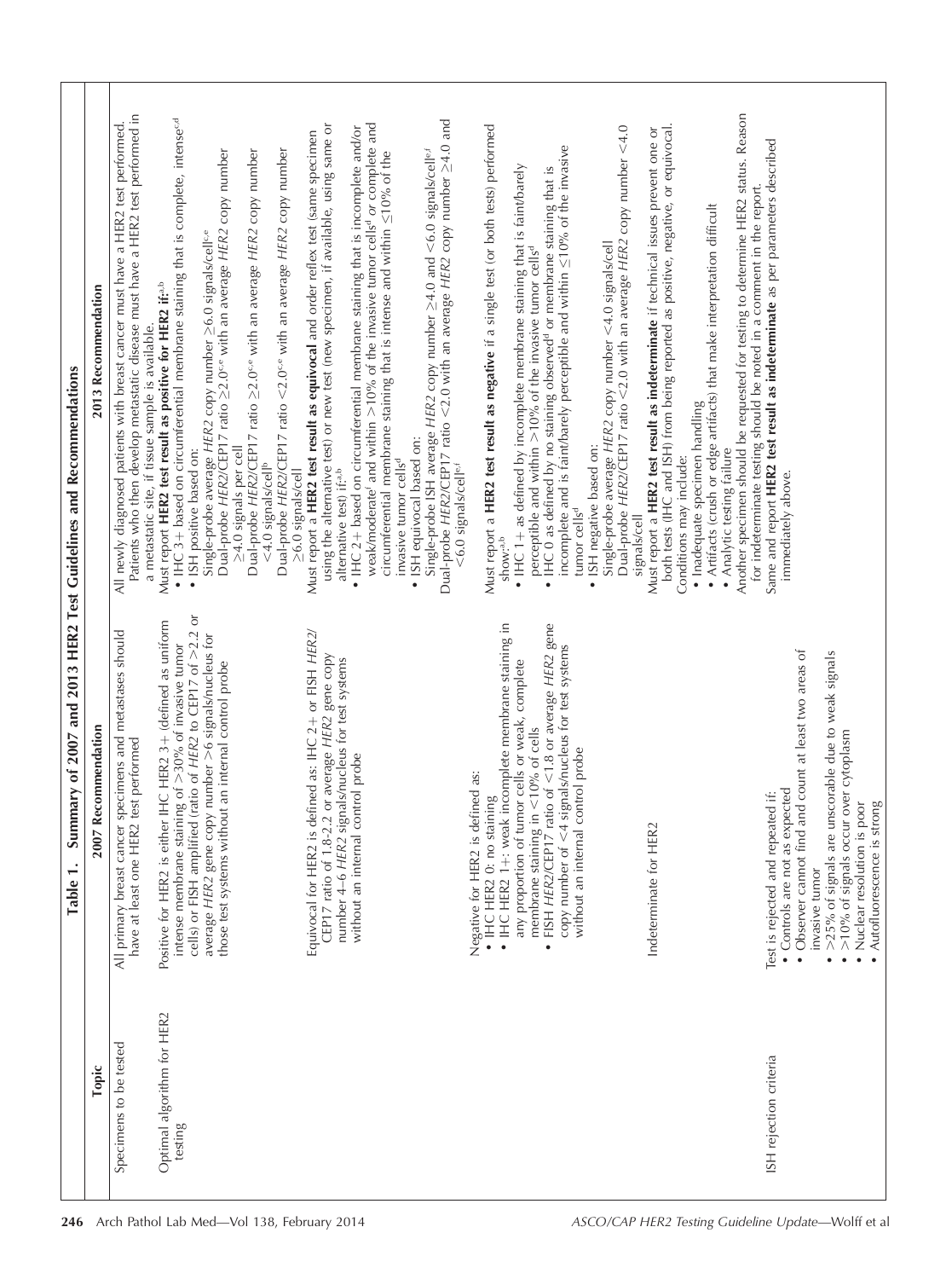|                       | 2013 Recommendation    | The pathologist should scan the entire ISH slide prior to counting at least 20 cells or<br>cell population consists of more than 10% of tumor cells on the slide (defined by<br>If there is a second population of cells with increased HER2 signals/cell, and this<br>use IHC to define the areas of potential HER2 amplification. | image analysis or visual estimation of the ISH or IHC slide), a separate counting<br>breast and tumor cells because artifactual patterns may be seen that are difficult<br>to interpret. If tumor cell pattern is neither normal nor clearly amplified, test<br>For bright-field ISH, counting requires comparison between patterns in normal<br>of at least 20 nonoverlapping cells must also be performed within this cell<br>should be submitted for expert opinion.<br>population and reported. | Should preferentially use an FDA-approved IHC, bright-field ISH, or FISH assay. <sup>g.h</sup><br>Same                                                                                                              | Should interpret IHC test using a threshold of more than 10% of tumor cells that<br>must show homogeneous, dark circumferential (chicken wire) pattern to call result<br>3+, HER2 positive. | Same except for changes to reporting requirement and algorithms defined in this<br>table (Data Supplements 9 and 10). | Duration of fixation has been changed from 6-48 hours to 6-72 hours. Any<br>exceptions to this process must be included in report.                                                                                                                                                                                                                                                                        | Same                                                                                                                                          | Same (Data Supplement 12 lists examples of various external quality assurance<br>schemes) | ensure that initial validation conforms to the published 2010 ASCO/CAP<br>recommendations for IHC testing of ER and PgR guideline validation<br>requirements with 20 negative and 20 positive for FDA-approved assays and 40<br>that were previously validated in conformance with the 2007 ASCO/CAP HER2<br>negative and 40 positive for LDTs. This requirement does not apply to assays<br>Laboratories performing these tests should be following all accreditation<br>requirements, one of which is initial testing validation. The laboratory should<br>proficiency testing for HER2 tests, such as the program offered by CAP (Data<br>testing guideline and to those who are routinely participating in external | results, by compliance with accreditation and proficiency testing requirements for<br>contractions are responsible for ensuring the reliability and accuracy of their testing<br>HER2 testing assays. Specific concordance requirements are not required (Data<br>Supplement 12).<br>Supplement 11). |
|-----------------------|------------------------|-------------------------------------------------------------------------------------------------------------------------------------------------------------------------------------------------------------------------------------------------------------------------------------------------------------------------------------|-----------------------------------------------------------------------------------------------------------------------------------------------------------------------------------------------------------------------------------------------------------------------------------------------------------------------------------------------------------------------------------------------------------------------------------------------------------------------------------------------------|---------------------------------------------------------------------------------------------------------------------------------------------------------------------------------------------------------------------|---------------------------------------------------------------------------------------------------------------------------------------------------------------------------------------------|-----------------------------------------------------------------------------------------------------------------------|-----------------------------------------------------------------------------------------------------------------------------------------------------------------------------------------------------------------------------------------------------------------------------------------------------------------------------------------------------------------------------------------------------------|-----------------------------------------------------------------------------------------------------------------------------------------------|-------------------------------------------------------------------------------------------|-------------------------------------------------------------------------------------------------------------------------------------------------------------------------------------------------------------------------------------------------------------------------------------------------------------------------------------------------------------------------------------------------------------------------------------------------------------------------------------------------------------------------------------------------------------------------------------------------------------------------------------------------------------------------------------------------------------------------|------------------------------------------------------------------------------------------------------------------------------------------------------------------------------------------------------------------------------------------------------------------------------------------------------|
| Continued<br>Table 1. | Recommendation<br>2007 | pathologist must confirm that counting involved invasive<br>Interpretation performed by counting at least 20 cells; a<br>tumor criteria followed                                                                                                                                                                                    |                                                                                                                                                                                                                                                                                                                                                                                                                                                                                                     | membrane staining of normal breast<br>Test is rejected and repeated or tested by FISH if:<br>Artifacts involve most of sample<br>• Controls are not as expected<br>ducts (internal controls)<br>· Sample has strong | circumferential (chicken wire) pattern in >30% of invasive<br>tumor. Interpreters have method to maintain consistency<br>Positive HER2 result requires homogeneous, dark<br>and competency  | Report must include guideline-detailed elements                                                                       | HER2 testing are fixed in 10% neutral<br>buffered formalin for 6-48 hours; cytology specimens must<br>appropriate gross inspection and margins designation and<br>placed in sufficient volume of neutral buffered formalin<br>Time from tissue acquisition to fixation should be as short as<br>Samples should be sliced at 5- to 10-mm intervals after<br>possible; samples for<br>be fixed in formalin. | >6 weeks earlier; this may vary with primary fixation or<br>Sections should ideally not be used for HER2 testing if cut<br>storage conditions | Validation of test must be performed before test is offered                               | alternative validated method in the same laboratory or by<br>Initial test validation requires 25-100 samples tested by<br>validated method in another laboratory                                                                                                                                                                                                                                                                                                                                                                                                                                                                                                                                                        | alternative validated method or same validated method for<br>Proof of initial testing validation in which positive and<br>negative HER2 categories are 90% concordant with<br>HER2                                                                                                                   |
|                       | Topic                  | ISH interpretation                                                                                                                                                                                                                                                                                                                  |                                                                                                                                                                                                                                                                                                                                                                                                                                                                                                     | Acceptable (IHC and ISH) tests <sup>8</sup><br>Optimal IHC testing<br>requirements                                                                                                                                  | IHC interpretation criteria                                                                                                                                                                 | Reporting requirements for all<br>assay types                                                                         | Optimal tissue handling<br>requirements                                                                                                                                                                                                                                                                                                                                                                   | Optimal tissue sectioning<br>requirements                                                                                                     | Optimal internal validation<br>procedure                                                  | Optimal initial test validation                                                                                                                                                                                                                                                                                                                                                                                                                                                                                                                                                                                                                                                                                         |                                                                                                                                                                                                                                                                                                      |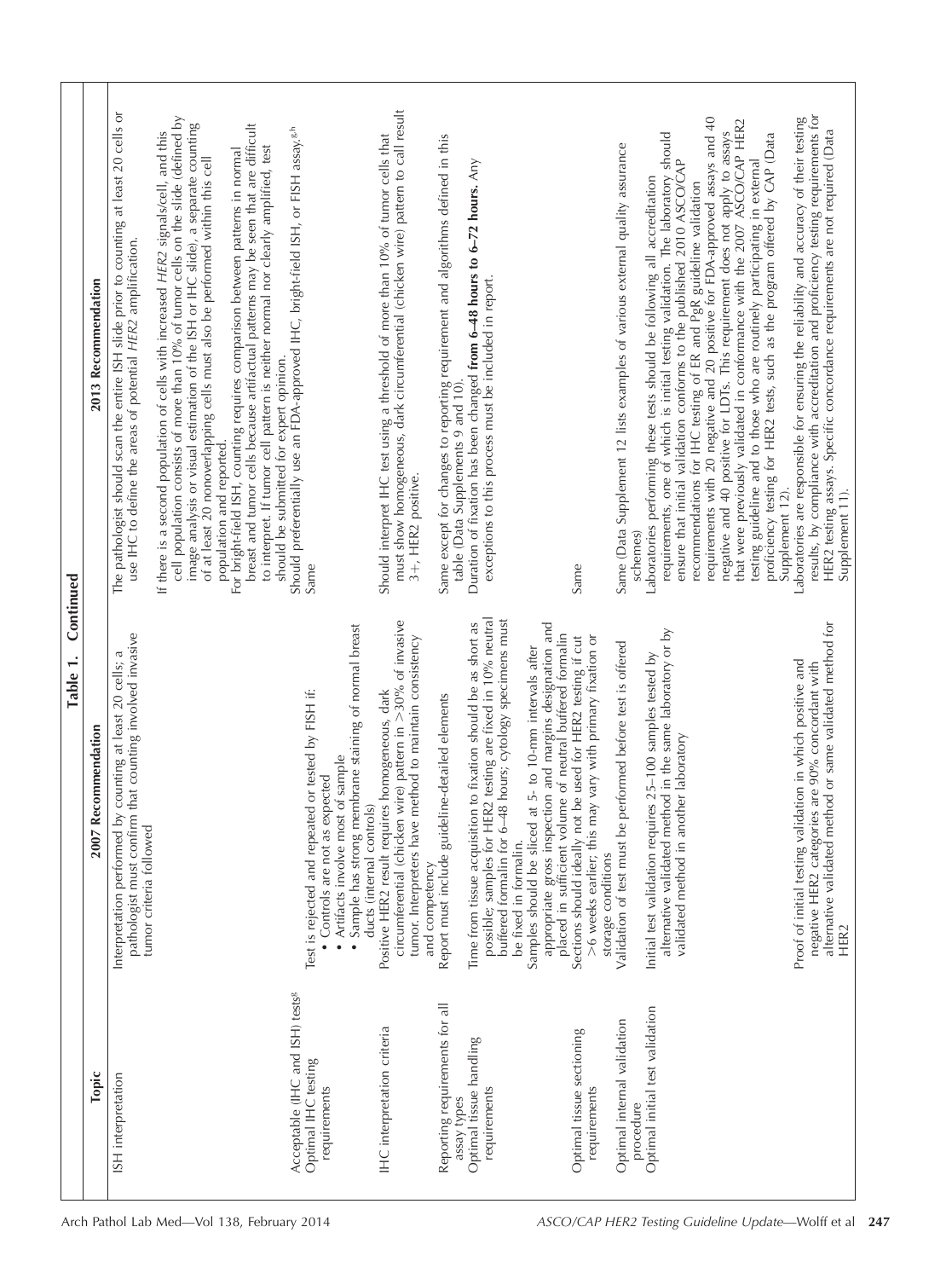|                                                                                                                                                                                                                                                               | Table 1.                                                                                                                                                                                                                                                                                                                  | Continued                                                                                                                                                                                                                                                                                                                                                                                                                                                                        |
|---------------------------------------------------------------------------------------------------------------------------------------------------------------------------------------------------------------------------------------------------------------|---------------------------------------------------------------------------------------------------------------------------------------------------------------------------------------------------------------------------------------------------------------------------------------------------------------------------|----------------------------------------------------------------------------------------------------------------------------------------------------------------------------------------------------------------------------------------------------------------------------------------------------------------------------------------------------------------------------------------------------------------------------------------------------------------------------------|
| Topic                                                                                                                                                                                                                                                         | 2007 Recommendation                                                                                                                                                                                                                                                                                                       | 2013 Recommendation                                                                                                                                                                                                                                                                                                                                                                                                                                                              |
| Optimal monitoring of test<br>concordance between<br>methods                                                                                                                                                                                                  | Concordance testing must be performed prior to initiation of<br>concordance is below 95% for any testing category, that<br>automatically flexed to alternative method before final<br>category of test result of either FISH or IHC must be<br>testing, optimally as the form of testing validation. If<br>interpretation | See text under Optimal Laboratory Accreditation.                                                                                                                                                                                                                                                                                                                                                                                                                                 |
| Optimal internal QA<br>procedures                                                                                                                                                                                                                             |                                                                                                                                                                                                                                                                                                                           | Should review and document external and internal controls with each test and each<br>batch of tests.                                                                                                                                                                                                                                                                                                                                                                             |
|                                                                                                                                                                                                                                                               | Ongoing quality control and equipment maintenance<br>Initial and ongoing laboratory personnel training and<br>competency assessment                                                                                                                                                                                       | Same<br>Same                                                                                                                                                                                                                                                                                                                                                                                                                                                                     |
|                                                                                                                                                                                                                                                               | Use of standardized operating procedures including routine<br>use of control materials                                                                                                                                                                                                                                    | Same                                                                                                                                                                                                                                                                                                                                                                                                                                                                             |
|                                                                                                                                                                                                                                                               | Ongoing competency assessment and education of<br>changed<br>Revalidation of procedure if<br>pathologists                                                                                                                                                                                                                 | Should perform ongoing competency assessment and document the actions taken as<br>a part of the laboratory record.<br>Same                                                                                                                                                                                                                                                                                                                                                       |
| Optimal external proficiency<br>assessment                                                                                                                                                                                                                    | proficiency testing program with at least two testing events<br>Participation in and successful completion of external<br>(mailings) a year                                                                                                                                                                               | Same                                                                                                                                                                                                                                                                                                                                                                                                                                                                             |
|                                                                                                                                                                                                                                                               | · Unsatisfactory performance will require laboratory to<br>respond according to accreditation agency program<br>Satisfactory performance requires at least 90% correct<br>responses on graded challenges for either test                                                                                                  | Same                                                                                                                                                                                                                                                                                                                                                                                                                                                                             |
| Optimal laboratory                                                                                                                                                                                                                                            | Onsite inspection every other year with annual requirement<br>requirements                                                                                                                                                                                                                                                | Same (Data Supplement 11)                                                                                                                                                                                                                                                                                                                                                                                                                                                        |
| accreditation                                                                                                                                                                                                                                                 | • Reviews laboratory validation, procedures, QA results and<br>for self-inspection                                                                                                                                                                                                                                        |                                                                                                                                                                                                                                                                                                                                                                                                                                                                                  |
|                                                                                                                                                                                                                                                               | • Unsatisfactory performance results in suspension of<br>laboratory testing for HER2 for that method<br>processes, results, and reports                                                                                                                                                                                   |                                                                                                                                                                                                                                                                                                                                                                                                                                                                                  |
|                                                                                                                                                                                                                                                               | NOTE. For all recommendations, evidence quality and recommendation strength are strong, except as noted. Bold font indicates changes in the updated version.                                                                                                                                                              |                                                                                                                                                                                                                                                                                                                                                                                                                                                                                  |
| assurance.                                                                                                                                                                                                                                                    |                                                                                                                                                                                                                                                                                                                           | Abbreviations: ASCO, American Society of Clinical Oncology; CAP, College of American Pathologists; ER, estrogen receptor; FDA, US Food and Drug Administration; FISH, fluorescent in situ<br>hybridization; HER2, human epidermal                                                                                                                                                                                                                                                |
| <sup>b</sup> See Data Supplement 2E for additional information on rare scenarios.<br>Observed in a homogeneous and contiguous population.<br><sup>d</sup> Readily appreciated using a low-power objective.<br>"By counting at least 20 cells within the area. | Cobserved in a homogeneous and contiguous population and within >10% of the invasive tumor cells.                                                                                                                                                                                                                         | <sup>a</sup> lf a reflex test (same specimen/same tissue) ordered after an initial equivocal HER2 test ne pative or negative HER2 test result, the pathologist should review histopathologic<br>features, confer if possible with the oncol<br>(eg, core biopsy, surgical resection, lymph node, and/or metastatic site). Because the decision to recommend HER2-targeted therapy requires a HER2-positive test result, additional HER2 testing should<br>be attempted in equivo |
|                                                                                                                                                                                                                                                               | will use the assay, and documentation of analytical validity of the assay must be available.                                                                                                                                                                                                                              | ANternatively, a laboratory accredited by CAP or another accrediting entity may choose to use an LDT, in which case its analytical performance must be documented in the same clinical laboratory that                                                                                                                                                                                                                                                                           |
|                                                                                                                                                                                                                                                               |                                                                                                                                                                                                                                                                                                                           | "A list of HER2 assays approved by the FDA as in vitro companion diagnostic devices to aid in the assessment of patients for whom trastuzumab treatment is being considered can be found in the<br>Medical Devices section of the                                                                                                                                                                                                                                                |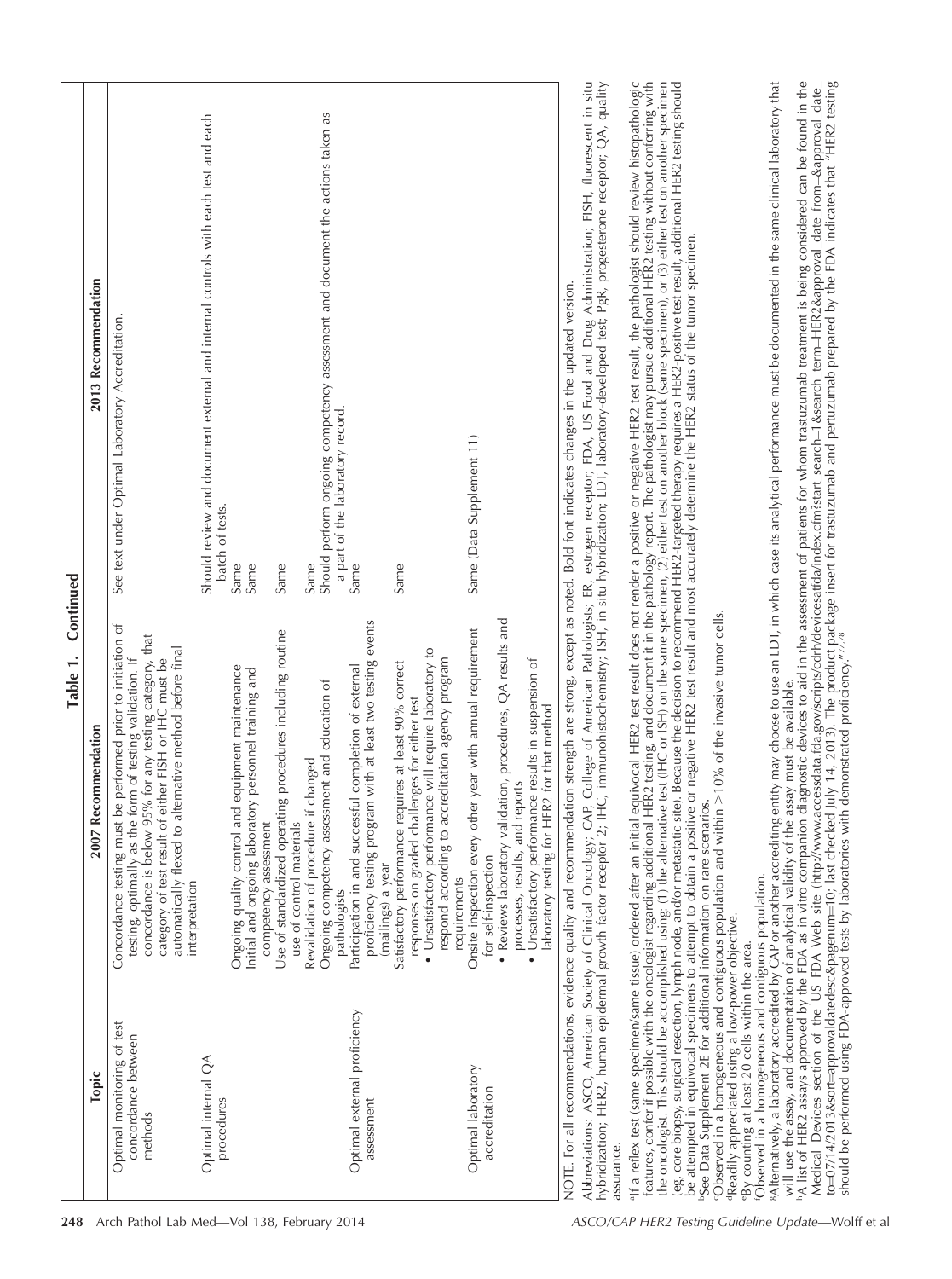| Histopathologic Features Suggestive of Possible HER2 Test Discordance<br>Table 2.                                                                                                                                                                                                                                                                                                                                                                                                                                                                                                                                                                                                                            |  |  |  |  |  |  |
|--------------------------------------------------------------------------------------------------------------------------------------------------------------------------------------------------------------------------------------------------------------------------------------------------------------------------------------------------------------------------------------------------------------------------------------------------------------------------------------------------------------------------------------------------------------------------------------------------------------------------------------------------------------------------------------------------------------|--|--|--|--|--|--|
| <b>Criteria to Consider*</b>                                                                                                                                                                                                                                                                                                                                                                                                                                                                                                                                                                                                                                                                                 |  |  |  |  |  |  |
| New HER2 test should not be ordered if the following histopathologic findings occur and the initial HER2 test was negative:<br>Histologic grade 1 carcinoma of the following types:<br>Infiltrating ductal or lobular carcinoma, ER and PgR positive<br>Tubular (at least 90% pure)<br>Mucinous (at least 90% pure)<br>Cribriform (at least 90% pure)<br>Adenoid cystic carcinoma (90% pure) and often triple negative                                                                                                                                                                                                                                                                                       |  |  |  |  |  |  |
| Similarly, a new HER2 test should be ordered if the following histopathologic findings occur and the initial HER2 test was positive:<br>Histologic grade 1 carcinoma of the following types:<br>Infiltrating ductal or lobular carcinoma, ER and PgR positive<br>Tubular (at least 90% pure)<br>Mucinous (at least 90% pure)<br>Cribriform (at least 90% pure)<br>Adenoid cystic carcinoma (90% pure) and often triple negative                                                                                                                                                                                                                                                                              |  |  |  |  |  |  |
| If the initial HER2 test result in a core needle biopsy specimen of a primary breast cancer is negative, a new HER2 test must be<br>ordered on the excision specimen if one of the following is observed:<br>Tumor is grade 3<br>Amount of invasive tumor in the core biopsy is small<br>Resection specimen contains high-grade carcinoma that is morphologically distinct from that in the core<br>Core biopsy result is equivocal for HER2 after testing by both ISH and IHC<br>There is doubt about the specimen handling of the core biopsy (long ischemic time, short time in fixative, different fixative) or the<br>test is suspected by the pathologist to be negative on the basis of testing error |  |  |  |  |  |  |
| Abbreviations: ER, estrogen receptor; HER2, human epidermal growth factor receptor 2; IHC, immunohistochemistry; ISH, in situ hybridization; PgR,<br>progesterone receptor.                                                                                                                                                                                                                                                                                                                                                                                                                                                                                                                                  |  |  |  |  |  |  |

\*Criteria to consider if there are concerns regarding discordance with apparent histopathologic findings and possible false-negative or false-positive HER2 test result.

At the current time, the FDA exercises enforcement discretion over laboratory-developed tests (LDTs) that are generated and performed within an individual laboratory under CLIA 88. CLIA 88 provides stringent quality standards for highly complex tests, which include all predictive cancer factor assays. This legislation also requires biannual surveys of laboratories that perform highly complex tests, with defined criteria and actions required when performance is deficient. However, CLIA certification does not require that the tests performed have been shown with a high level of evidence to have clinical utility.<sup>138,139</sup> Moreover, FDA approval of devices, which includes in vitro diagnostic tests such as those discussed in this guideline,

does not necessarily require demonstration that use of the assay results in improved clinical outcomes compared with not using the assay. The Update Committee expresses concern about the need for greater clarity in the regulatory environment with regard to companion diagnostic tests and LDTs for higher-risk tumor biomarker tests, such as HER2. Some of this has been discussed by the Evaluation of Genomic Applications in Practice and Prevention (EGAPP) Initiative and endorsed by the Institute of Medicine Committee in regard to omics-based tests, as well as others,<sup>139</sup> and the Update Committee understands the FDA is developing a risk-based framework to address concerns about test accuracy and clinical utility.



Figure 1. Algorithm for evaluation of human epidermal growth factor receptor 2 (HER2) protein expression by immunohistochemistry (IHC) assay of the invasive component of a breast cancer specimen. Although categories of HER2 status by IHC can be created that are not covered by these definitions, in practice they are rare and if encountered should be considered IHC  $2+$  equivocal. ISH, in situ hybridization. NOTE: the final reported results assume that there is no apparent histopathologic discordance observed by the pathologist. (\*) Readily appreciated using a low-power objective and observed within a homogeneous and contiguous invasive cell population.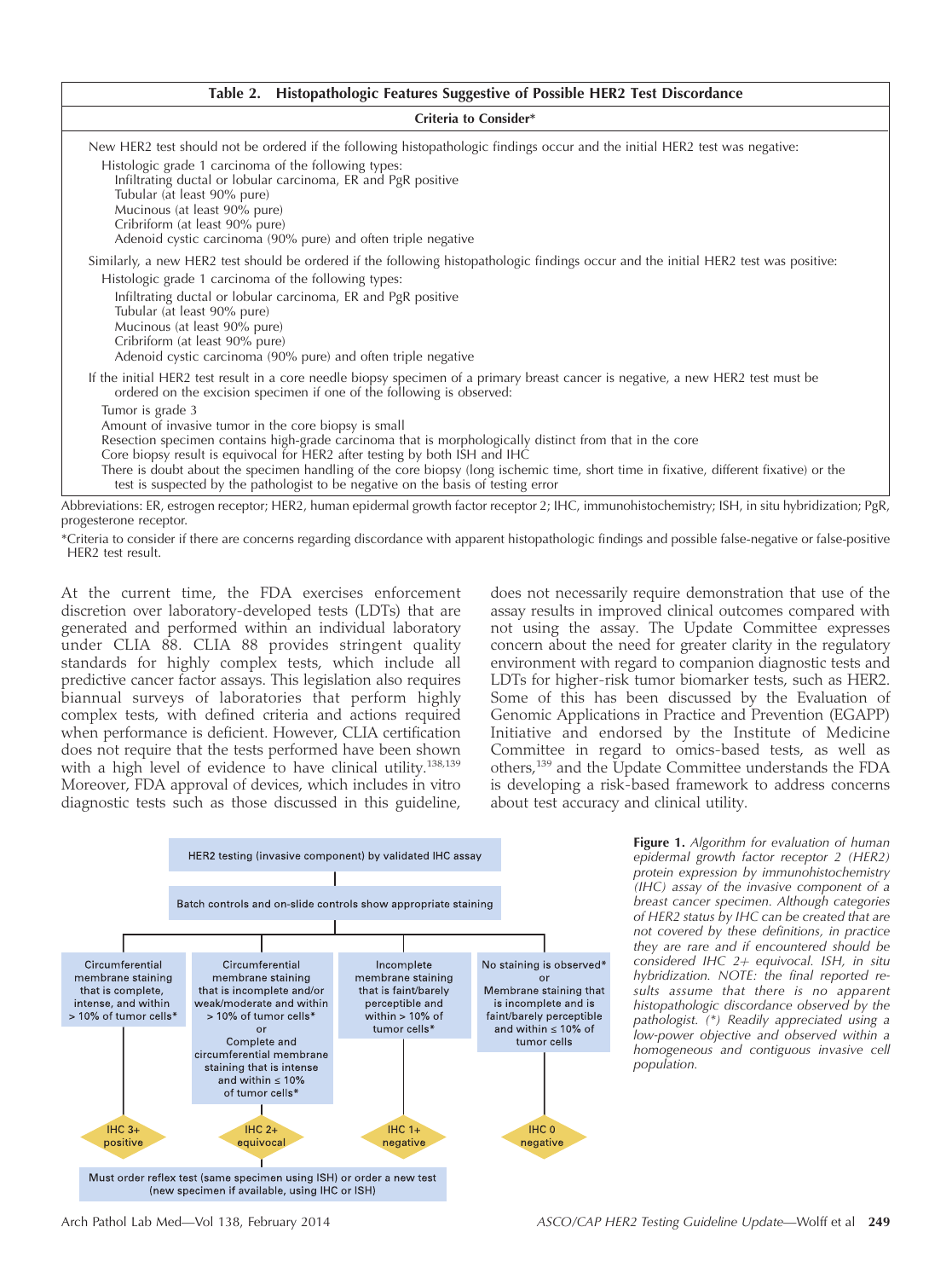Figure 2. Algorithm for evaluation of human epidermal growth factor receptor 2 (HER2) gene amplification by in situ hybridization  $(ISH)$  assay of the invasive component of a breast cancer specimen using a single-signal (HER2 gene) assay (single-probe ISH). Amplification in a single-probe ISH assay is defined by examining the average HER2 copy number. If there is a second contiguous population of cells with increased HER2 signals per cell, and this cell population consists of more than 10% of tumor cells on the slide (defined by image analysis or visual estimation of the ISH or immunohistochemistry [IHC] slide), a separate counting of at least 20 nonoverlapping cells must also be performed within this cell population and also reported. Although categories of HER2 status by ISH can be created that are not covered by these definitions, in practice they are rare and if encountered should be considered ISH equivocal (see Data Supplement 2E). NOTE: the final reported results assume that there is no apparent histopathologic discordance observed by the pathologist. (\*) Observed in a homogeneous and contiguous population.

Optimal external quality assurance methods to ensure accuracy in HER2 testing and laboratory accreditation.—External proficiency testing is a mandatory requirement for CAP-accredited laboratories, beginning with the 2007 guideline. External proficiency testing challenge failure requires investigation and corrective action before the laboratory can continue to offer HER2 testing.

CAP modified its laboratory accreditation program to include more careful scrutiny of HER2 testing, thus creating a mandatory and expanded proficiency testing program to evaluate laboratory performance. The systematic review revealed many new papers on quality assurance, quality improvement, proficiency testing, and establishment of

HER2 testing (invasive component) by validated single-probe ISH assay Batch controls and on-slide controls show appropriate hybridization Average HER2 copy number Average HER2 copy number Average HER2 copy number  $\geq 6.0$  signals/cell\*  $\geq 4.0$  and < 6.0 signals/cell\* < 4.0 signals/cell **ISH ISH ISH** equivocal positive negative Must order a reflex test (same specimen using dual-probe ISH or using IHC) or order a new test (new specimen if available, using ISH or IHC)

> concordance between local and central laboratories, both in the United States and internationally.40,51,136,140–146 A revised table addressing proficiency testing is contained in Data Supplement 11, which describes statistical requirements for proficiency testing. Examples of international external quality assurance schemas are included in Data Supplement 12.

> The number of laboratories participating in predictive marker proficiency testing for HER2 and ER as part of the CAP laboratory improvement program since 2004 is shown in Figure 4, and the program is described at http://www.cap. org/apps/cap.portal?\_nfpb=true&\_pageLabel=accreditation (last checked July 14, 2013).

Figure 3. Algorithm for evaluation of human epidermal growth factor receptor 2 (HER2) gene amplification by in situ hybridization (ISH) assay of the invasive component of a breast cancer specimen using a dual-signal (HER2 gene) assay (dual-probe ISH). Amplification in a dual-probe ISH assay is defined by examining first the HER2/CEP17 ratio followed by the average HER2 copy number (see Data Supplement 2E for more details). If there is a second contiguous population of cells with increased HER2 signals per cell, and this cell population consists of more than 10% of tumor cells on the slide (defined by image analysis or visual estimation of the ISH or immunohistochemistry [IHC] slide), a separate counting of at least 20 nonoverlapping cells must also be performed within this cell population and also reported. Although categories of HER2 status by ISH can be created that are not covered by these definitions, in practice they are rare and if encountered should be considered ISH equivocal (see Data Supplement 2E). NOTE. The final reported results assume that there is no apparent histopathologic discordance observed by the pathologist. (\*) Observed in a homogeneous and contiguous population. (†) See Data Supplement 2E for more information on these rare scenarios.

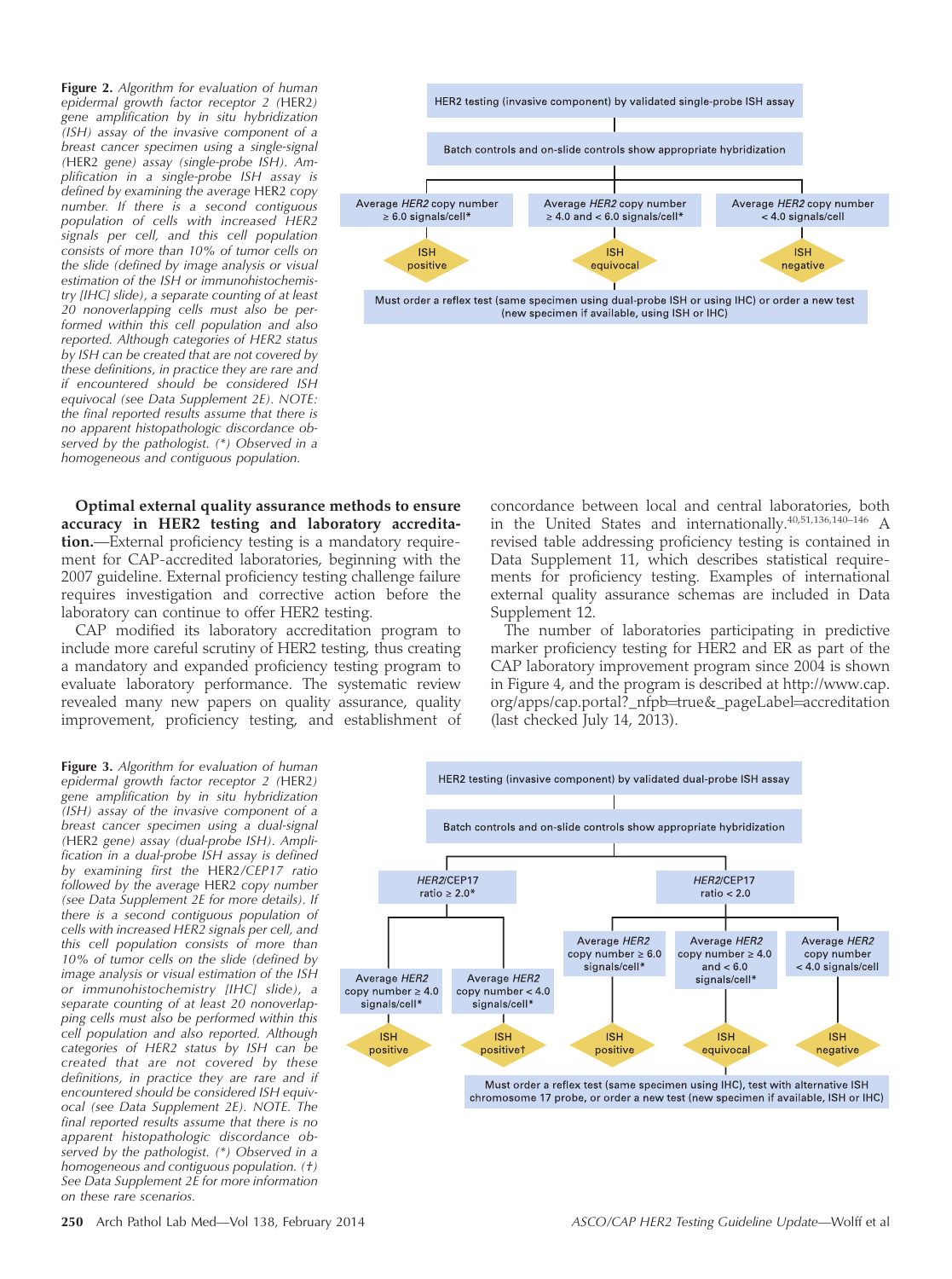

### Ongoing Communication, Education, and Evaluation Efforts by CAP

CAP has undertaken comprehensive efforts to educate pathologists about ways to improve laboratory performance of HER2, ER, and PgR assays. Numerous live and online educational offerings are available from CAP and other organizations. Examples in North America include the American Society of Clinical Pathology (ASCP) and United States and Canadian Academy of Pathology (USCAP). CAP provides varied live and online education focused on HER2 and ER/PgR testing elements of relevance to pathologists in meeting the original ASCO/CAP HER2 and ER/PgR guidelines and updates. In follow-up surveys, participants routinely report they made changes to their practice as a result of the educational experience. Many of these learning opportunities have a scored assessment component, allowing participants to test their knowledge as part of completing the courses, and can be used to meet the American Board of Pathology (ABP), the US pathologist certifying organization, Maintenance of Certification requirements. More information can be found at the CAP learning portal (http://www.cap.org) and in the original guideline. CAP has also created a listing of competencies in breast pathology, compiled by experts and available for pathologist self-assessment. After taking this self-assessment, pathologists are prompted to learning offerings that target those areas of self-reported educational deficiency. A listing of the courses is available online at http://www.cap. org via the learning portal.

#### STUDY QUALITY, LIMITATIONS OF THE LITERATURE, AND FUTURE RESEARCH

Whether in the context of trastuzumab clinical trials or of studies comparing HER2 testing platforms, interpretation of the literature in the field of HER2 testing is still complicated by a lack of standardization across trials in assay utilization

Figure 4. Number of laboratories participating in predictive marker proficiency testing for human epidermal growth factor receptor 2 (HER2) by immunohistochemistry (IHC), HER2 by fluorescent in situ hybridization (FISH), and estrogen receptor  $(\overline{ER})$  by IHC through the College of American Pathologists (CAP) Laboratory Improvement Program. Arrows indicate the years during which the HER2 and hormone receptor testing guidelines were published by the American Society of Clinical Oncology (ASCO)/CAP. The numbers of participating laboratories are shown both graphically and in tabular form. After the publication of the 2007 ASCO/CAP HER2 and the 2010 ASCO/CAP ER/progesterone receptor testing guidelines, there was a significant increase in the number of laboratories in the United States and elsewhere participating in CAP proficiency testing surveys in breast cancer (http://www.cap.org/ apps/cap.portal?\_nfpb=true&\_pageLabel  $\frac{1}{2}$ accreditation; last checked June 14, 2013). CAP has a core goal to improve the quality of pathology and laboratory services through education and standard setting in order to enhance patient safety, and help laboratories meet or exceed regulatory requirements set by the Centers for Medicare and Medicaid Services, the Joint Commission, and many states in the United States.

and interpretation, presence or absence of confirmatory testing, and local versus central laboratory testing, among other considerations. Although FDA-approved assays have been carefully validated, not all LDTs may have, which complicates direct comparisons across trials and platforms, and we maintain that this situation leaves open the possibility that a substantial percentage of some patients with breast cancer could be either over- or undertreated with HER2-targeted therapies.

An important gap in the literature identified by the Update Committee concerns those patients with test results reported as equivocal. The decision to treat with specific therapies like trastuzumab is by necessity dichotomous (yes or no) and will not be informed by an equivocal diagnosis with respect to HER2 status without repeat testing, if possible. However, HER2 test results are derived from a continuous variable, which can be expected to lead to some results falling into a gray area. Adding to this confusion is the fact that there is variability in the reporting definitions of the equivocal ranges for both bright-field ISH and FISH assays.

The literature is lacking evidence on response to HER2 targeted therapy in the subgroup of patients with equivocal results, and there are limited efficacy data in the subgroup tested with both high quality IHC and FISH and found to have a discordant result between these two tests. Patients with such results constitute poorly studied subsets for which there is less confidence in the scores and actual benefit from trastuzumab therapy. Because the retrospective evaluation of the benefit from trastuzumab in patients with apparent discordance between IHC and FISH who were enrolled onto the first generation of trastuzumab trials included only a small number of patients in each of the discordant subsets, patients who would have qualified for enrollment in those trials should be considered for HER2-targeted therapy.

The Update Committee's goal was to address the most common clinical situations encountered by pathologists and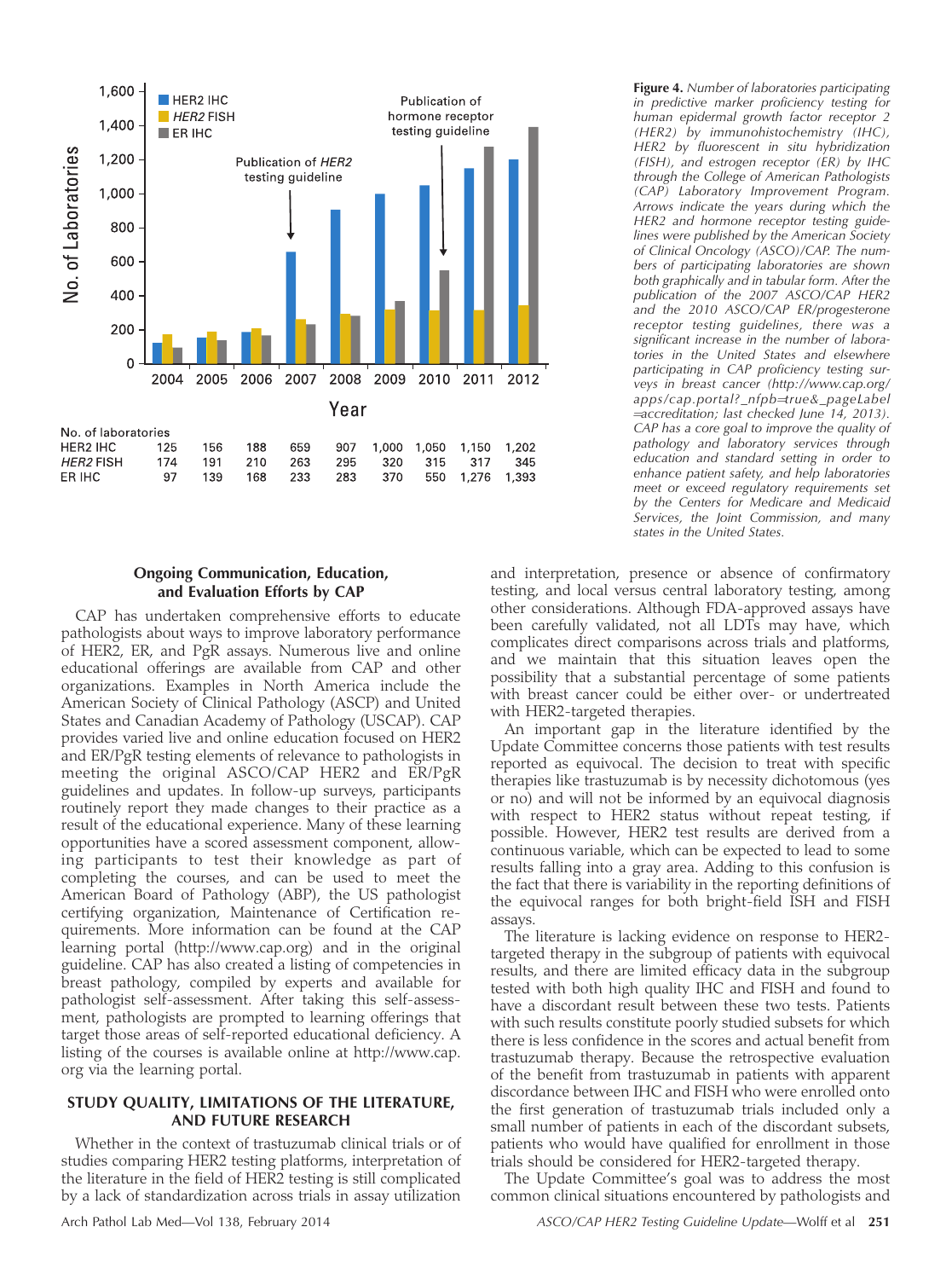oncologists in routine clinical practice. Specifically in regard to ISH assays, it expected that additional but rare categories of HER2 status by ISH could be created that are not covered by the definitions illustrated in Figures 2 and 3. Data Supplement 2E addresses a narrower set of scenarios that may on occasion be observed with dual-signal ISH assays.

For patients with low levels of HER2 expression that do not reach the threshold for HER2-positive disease, the Update Committee encourages enrollment of such patients, if eligible, onto prospective clinical trials that aim to address the value of adjuvant HER2-targeted therapies in patients whose breast cancers show low levels of HER2 expression, like the NSABP B-47 (National Surgical Adjuvant Breast and Bowel Project B-47) trial (NCT01275677). The Update Committee also supports participation in studies evaluating other cutoffs and other technologies to optimize eligibility for HER2-targeted therapies.

#### PATIENT AND CLINICIAN COMMUNICATION

Patients (and family members or caregivers) should be educated about the results of pathology tests and how they are used to develop a treatment plan tailored to the biology of their cancers. Because many newly diagnosed patients are under emotional stress and/or may be unaccustomed to complex medical terminology, the use of easily understood language (at an educational level that the patient can understand) is key to clear communication. Asking patients to repeat back key pieces of information, providing written or recorded notes, and using visual aids can help ensure information is effectively communicated.

Patients should be given a copy of their pathology report and HER2 test results. The clinician should review the results with the patient, discuss any issues with the test interpretation or performance, and ask if he or she has any additional questions about the results.

#### Key Points for Clinicians to Discuss With Patients Regarding HER2 Status

Explain the importance of determining the biologic characteristics of breast cancer.—Patients should understand that the most common biologic tests are those for ER, PgR, and HER2 and that testing for these markers is important to select an appropriate treatment. The overall percentage of patients with HER2-positive breast cancer is between 15% and 20%. Observed numbers may vary depending on the population being tested by individual laboratories.

Explain the importance of HER2 testing.—Patients should understand that HER2 status determines whether certain drugs (eg, trastuzumab, lapatinib, pertuzumab, T-DM1) are recommended. They should also understand that the HER2 gene is important in tumor cell growth and that tumors that have increased levels of HER2 (as measured by HER2 gene amplification or HER2 protein overexpression) usually have a higher growth rate and a more aggressive clinical behavior.

Explain the type of tissue used for HER2 testing.— Patients should understand the type of tissue used for HER2 testing (eg, core biopsy, excisional biopsy).

Explain the types of tests used to determine HER2 status.—Patients should understand that there are different FDA-approved testing methods that detect HER2 protein overexpression or the presence of HER2 gene amplification.

Explain the interpretation of the HER2 test results.— Patients should understand that although most HER2 test results are definitively positive or negative, there are equivocal results that require additional testing using an alternative test or using the same or alternative test on a different portion of the same specimen (different block). Sometimes, the oncologist or pathologist may recommend additional testing using a different type of tumor specimen (eg, surgical excision  $v$  core biopsy), if available. Patients should be informed about which test or tests were performed and the expected turnaround time for these tests. Unfortunately, some results remain indeterminate or inconsistent with other histopathologic findings. In such cases, a final treatment decision to consider treatment with HER2-targeted therapy should be made after consultation between the pathologist and oncologist and a discussion with the patient.

Explain the importance of retesting HER2 status in new, metastatic tumors.—Patients should understand that HER2 status may occasionally be different (discordant) when comparing a previous primary tumor and a site of recurrence or in the setting of multiple simultaneous metastatic sites. In some cases, it is not possible to fully differentiate between a true biologic change, tumor heterogeneity, or variability in the performance of the assay.

Explain that HER2 testing guidelines exist.—Patients should be assured that HER2 testing guidelines were followed. Refer patients to the ASCO/CAP guideline update at www.asco.org/guideline/her2 and/or http://www.cap.org and to www.cancer.net for additional patient-focused information.

#### HEALTH DISPARITIES

Although ASCO clinical practice guidelines present recommendations on the best practices in diagnosis and disease management to provide the highest level of cancer diagnosis and care, it is important to note that some racial/ ethnic minority patients have limited access to optimal medical care and/or accredited pathology laboratories. At the same time, some Medicaid or uninsured patients may have access to accredited pathology laboratories by virtue of receiving some or all of their care in an academic medical center.147–150

Disparities clearly exist in the likelihood of receiving HER2 testing. In the United States, Lund et al<sup>151</sup> used data from the National Cancer Institute Metropolitan Atlanta SEER Registry in conjunction with the Georgia Comprehensive Cancer Registry to examine HER2 testing among all cases of primary invasive breast cancer diagnosed among female residents during 2003 to 2004. Overall, 90.1% of women had evidence of HER2 testing. Rates of HER2 testing did not vary significantly based on socioeconomic status (based on the percent living below the federal poverty level) and were similar between black (91.3%) and white (89.8%) women. This is in agreement with other reports showing similar or greater rates of HER2 testing among black versus white women with breast cancer.<sup>152</sup> However, in the Lund et al study, Hispanic women were significantly less likely to receive HER2 testing (79.3%), as were women diagnosed with stage IV (80.7%) or unknown stage (71.7%) disease. In addition, the mean age of women who received HER2 testing (58.8 years) was significantly younger than that of women who did not receive testing (61.3 years). Other studies have also reported that older women<sup>155,154</sup> and those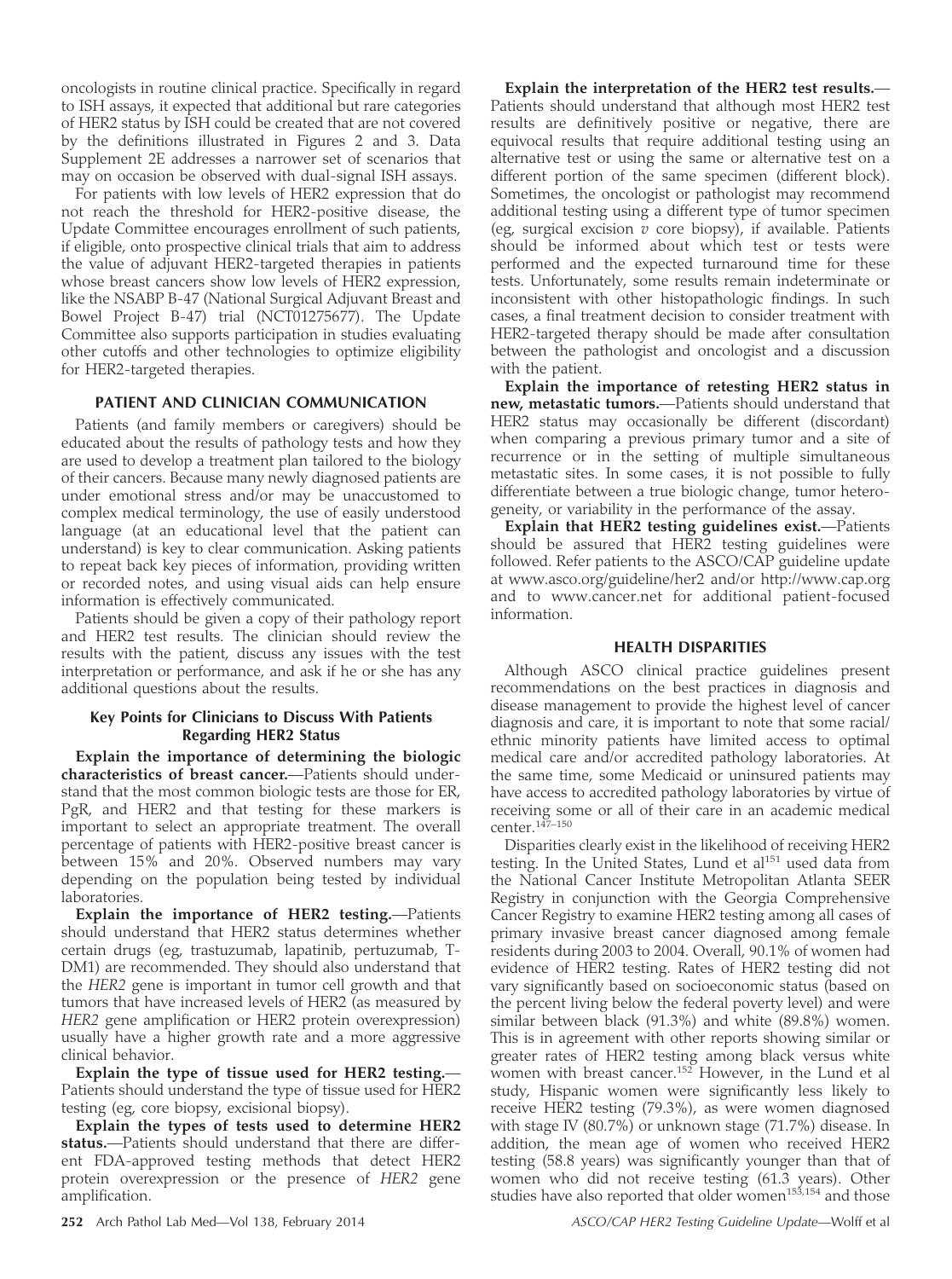with distant disease are significantly less likely to have documentation of HER2 testing. Stark et al<sup>155</sup> also reported that women with capitated insurance (versus fee-for-service insurance) were significantly more likely to be tested for HER2 status. Awareness of possible disparities in access to care should be considered in the context of this clinical practice guideline, and health care providers should strive to deliver the highest level of cancer care to these vulnerable populations.

#### ADDITIONAL RESOURCES

Data Supplements, including evidence tables, and clinical tools and resources can be found at www.asco.org/ guidelines/her2. Information for patients is available at http://www.cancer.net.

#### AUTHORS' DISCLOSURES OF POTENTIAL CONFLICTS OF INTEREST

Although all authors completed the disclosure declaration, the following author(s) and/or an author's immediate family member(s) indicated a financial or other interest that is relevant to the subject matter under consideration in this article. Certain relationships marked with a ''U'' are those for which no compensation was received; those relationships marked with a ''C'' were compensated. For a detailed description of the disclosure categories, or for more information about ASCO's conflict of interest policy, please refer to the Author Disclosure Declaration and the Disclosures of Potential Conflicts of Interest section in Information for Contributors.

Employment or Leadership Position: Donald C. Allred, Clarient-GE Healthcare (C) Consultant or Advisory Role: Mitch Dowsett, Roche (C); Donald C. Allred, Clarient (U); John M.S. Bartlett, Roche Canada (C), Roche UK (C); Michael Bilous, Roche (C); Wedad Hanna, Roche (C); Michael F. Press, Roche (C); Giuseppe Viale, Roche (C), Genomic Health (C), Dako (C) Stock Ownership: None Honoraria: Mitch Dowsett, Roche, Dako; John M.S. Bartlett, Roche Canada, Roche UK; Michael Bilous, Roche; Wedad Hanna, Roche; Giuseppe Viale, Roche Research Funding: Mitch Dowsett, Roche; John M.S. Bartlett, Roche UK; Wedad Hanna, Roche; Michael F. Press, Roche Expert Testimony: None Patents: None Other Remuneration: John M.S. Bartlett, Roche UK; Wedad Hanna, Roche; Robert B. Jenkins, Abbott.

#### AUTHOR CONTRIBUTIONS

Administrative support: Antonio C. Wolff, M. Elizabeth H. Hammond, David G. Hicks, Mitch Dowsett, Lisa M. McShane, Pamela B. Mangu, Daniel F. Hayes

Manuscript writing: All authors

Final approval of manuscript: All authors

#### AFFILIATIONS

Antonio C. Wolff, Johns Hopkins Kimmel Comprehensive Cancer Center, Baltimore; Lisa M. McShane, National Cancer Institute, Bethesda, MD; M. Elizabeth H. Hammond, University of Utah School of Medicine and Intermountain Healthcare, Salt Lake City, UT; David G. Hicks, University of Rochester Medical Center, Rochester, NY; Mitch Dowsett, Royal Marsden Hospital, London, United Kingdom; Kimberly H. Allison, Stanford University Medical Center, Stanford; Patrick Fitzgibbons, St Jude Medical Center, Fullerton; Michael F. Press, University of Southern California, Los Angeles, CA; Donald C. Allred, Washington University School of Medicine, St Louis, MO; John M.S. Bartlett, Ontario Institute for Cancer Research; Wedad Hanna, Sunnybrook Health Sciences Center, Toronto, Ontario, Canada; Michael Bilous, University of Western Sydney and Healthscope Pathology, Sydney, New South Wales, Australia; Robert B. Jenkins, Mayo Clinic, Rochester, MN; Pamela B. Mangu, American Society of Clinical Oncology, Alexandria, VA; Soonmyung Paik, National Surgical Adjuvant Breast and Bowel Project, Pitsburgh, PA; Edith A. Perez, Mayo Clinic, Jacksonville, FL; Patricia A. Spears, North Carolina State University, Raleigh,

NC; Gail H. Vance, Indiana University Medical Center, Indianapolis, IN; Giuseppe Viale, University of Milan, European Institute of Oncology, Milan, Italy; and Daniel F. Hayes, University of Michigan Comprehensive Cancer Care Center, Ann Arbor, MI.

#### References

1. Wolff AC, Hammond ME, Schwartz JN, et al: American Society of Clinical Oncology/College of American Pathologists guideline recommendations for human epidermal growth factor receptor  $\overline{2}$  testing in breast cancer. J Clin Oncol 25:118–145, 2007

2. Wolff AC, Hammond ME, Schwartz JN, et al: American Society of Clinical Oncology/College of American Pathologists guideline recommendations for human epidermal growth factor receptor 2 testing in breast cancer. Arch Pathol Lab Med 131:18–43, 2007

3. Hammond EH, Wolff AC, Hayes DF, et al: Reply to Sauter G. et al. J Clin Oncol 27:e153–e154, 2009; author reply e155-e157

4. Hammond ME, Hayes DF, Wolff AC: Clinical notice for American Society of Clinical Oncology-College of American Pathologists guideline recommendations on ER/PgR and HER2 testing in breast cancer. J Clin Oncol 29:e458, 2011

5. Wolff AC, Hammond ME, Hayes DF: Re: Predictability of adjuvant trastuzumab benefit in N9831 patients using the ASCO/CAP HER2-positivity criteria. J Natl Cancer Inst 104:957–958, 2012

6. Dowsett M, Procter M, McCaskill-Stevens W, et al: Disease-free survival according to degree of HER2 amplification for patients treated with adjuvant chemotherapy with or without 1 year of trastuzumab: The HERA Trial. J Clin Oncol 27:2962–2969, 2009

7. Perez EA, Reinholz MM, Hillman DW, et al: HER2 and chromosome 17 effect on patient outcome in the N9831 adjuvant trastuzumab trial. J Clin Oncol 28:4307–4315, 2010

8. Vance GH, Barry TS, Bloom KJ, et al: Genetic heterogeneity in HER2 testing in breast cancer: Panel summary and guidelines. Arch Pathol Lab Med 133:611–612, 2009

9. Gunn S, Yeh IT, Lytvak I, et al: Clinical array-based karyotyping of breast cancer with equivocal HER2 status resolves gene copy number and reveals chromosome 17 complexity. BMC Cancer 10:396, 2010

10. Yeh IT, Martin MA, Robetorye RS, et al: Clinical validation of an array CGH test for HER2 status in breast cancer reveals that polysomy 17 is a rare event. Mod Pathol 22:1169–1175, 2009

11. Bartlett JM, Campbell FM, Mallon EA: Determination of HER2 amplification by in situ hybridization: When should chromosome 17 also be determined? Am J Clin Pathol 130:920–926, 2008

12. Shah SS, Wang Y, Tull J, et al: Effect of high copy number of HER2 associated with polysomy 17 on HER2 protein expression in invasive breast carcinoma. Diagn Mol Pathol 18:30–33, 2009

13. Bartlett AI, Starcyznski J, Robson T, et al: Heterogeneous HER2 gene amplification: Impact on patient outcome and a clinically relevant definition. Am J Clin Pathol 136:266–274, 2011

14. Marchio C, Lambros MB, Gugliotta P, et al: Does chromosome 17 ` centromere copy number predict polysomy in breast cancer? A fluorescence in situ hybridization and microarray-based CGH analysis. J Pathol 219:16–24, 2009

15. Troxell ML, Bangs CD, Lawce HJ, et al: Evaluation of Her-2/neu status in carcinomas with amplified chromosome 17 centromere locus. Am J Clin Pathol 126:709–716, 2006

16. Starczynski J, Atkey N, Connelly Y, et al: HER2 gene amplification in breast cancer: A rogues' gallery of challenging diagnostic cases–UKNEQAS interpretation guidelines and research recommendations. Am J Clin Pathol 137: 595–605, 2012

17. Chang MC, Malowany JI, Mazurkiewicz J, et al: ''Genetic heterogeneity'' in HER2/neu testing by fluorescence in situ hybridization: A study of 2,522 cases. Mod Pathol 25:683–688, 2012

18. Moeder CB, Giltnane JM, Harigopal M, et al: Quantitative justification of the change from 10% to 30% for human epidermal growth factor receptor 2 scoring in the American Society of Clinical Oncology/ College of American Pathologists guidelines: Tumor heterogeneity in breast cancer and its implications for tissue microarray based assessment of outcome. J Clin Oncol 25:5418–5425, 2007

19. Gerlinger M, Rowan AJ, Horswell S, et al: Intratumor heterogeneity and branched evolution revealed by multiregion sequencing. N Engl J Med 366:883-892, 2012

20. Ohlschlegel C, Zahel K, Kradolfer D, et al: HER2 genetic heterogeneity in breast carcinoma. J Clin Pathol 64:1112–1116, 2011

21. Mrhalova M, Kodet R: A modified approach for I-FISH evaluation of ERBB2 (HER-2) gene copy numbers in breast carcinomas: Comparison with HER-2/CEP17 ratio system. J Cancer Res Clin Oncol 133:321–329, 2007

22. Perez EA, Press MF, Dueck AC, et al: Immunohistochemistry and fluorescence in situ hybridization assessment of HER2 in clinical trials of adjuvant therapy for breast cancer (NCCTG N9831, BCIRG 006, and BCIRG 005). Breast Cancer Res Treat 138:99–108, 2013

23. Hanna WM, Rüschoff J, Bilous M, et al: HER2 in situ hybridization in breast cancer: Clinical implications of polysomy 17 and genetic heterogeneity. Mod Pathol [epub ahead of print on June 28, 2013]

24. Perez EA, Suman VJ, Davidson NE, et al: Cardiac safety analysis of doxorubicin and cyclophosphamide followed by paclitaxel with or without trastuzumab in the North Central Cancer Treatment Group N9831 adjuvant breast cancer trial. J Clin Oncol 26:1231–1238, 2008

Arch Pathol Lab Med—Vol 138, February 2014 **ASCO/CAP HER2** Testing Guideline Update—Wolff et al 253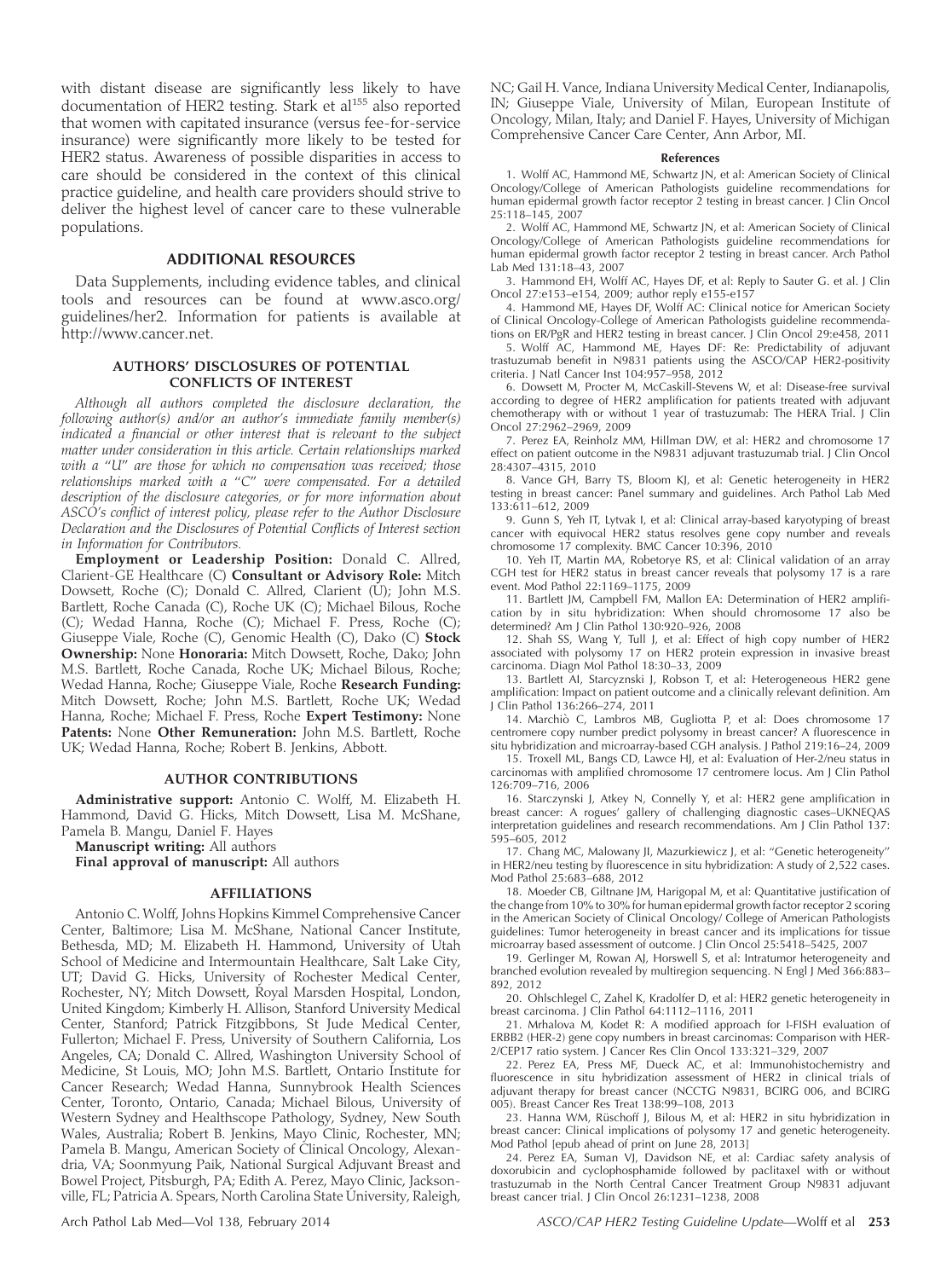25. Russell SD, Blackwell KL, Lawrence J, et al: Independent adjudication of symptomatic heart failure with the use of doxorubicin and cyclophosphamide followed by trastuzumab adjuvant therapy: A combined review of cardiac data from the National Surgical Adjuvant breast and Bowel Project B-31 and the North Central Cancer Treatment Group N9831 clinical trials. J Clin Oncol 28:3416– 3421, 2010

26. Romond EH, Jeong JH, Rastogi P, et al: Seven-year follow-up assessment of cardiac function in NSABP B-31, a randomized trial comparing doxorubicin and cyclophosphamide followed by paclitaxel (ACP) with ACP plus trastuzumab as adjuvant therapy for patients with node-positive, human epidermal growth factor receptor 2-positive breast cancer. J Clin Oncol 30:3792–3799, 2012

27. Bowles EJ, Wellman R, Feigelson HS, et al: Risk of heart failure in breast cancer patients after anthracycline and trastuzumab treatment: A retrospective cohort study. J Natl Cancer Inst 104:1293–1305, 2012

28. Slamon DJ, Leyland-Jones B, Shak S, et al: Use of chemotherapy plus a monoclonal antibody against HER2 for metastatic breast cancer that overexpresses HER2. N Engl J Med 344:783–792, 2001

29. Smith I, Procter M, Gelber RD, et al: 2-year follow-up of trastuzumab after adjuvant chemotherapy in HER2-positive breast cancer: A randomised controlled trial. Lancet 369:29–36, 2007

30. Perez EA, Romond EH, Suman VJ, et al: Four-year follow-up of trastuzumab plus adjuvant chemotherapy for operable human epidermal growth factor receptor 2-positive breast cancer: Joint analysis of data from NCCTG N9831 and NSABP B-31. J Clin Oncol 29:3366–3373, 2011

31. Gianni L, Dafni U, Gelber RD, et al: Treatment with trastuzumab for 1 year after adjuvant chemotherapy in patients with HER2-positive early breast cancer: A 4-year follow-up of a randomised controlled trial. Lancet Oncol 12:236–244, 2011

32. Geyer CE, Forster J, Lindquist D, et al: Lapatinib plus capecitabine for HER2-positive advanced breast cancer. N Engl J Med 355:2733–2743, 2006

33. Baselga J, Cortés J, Kim SB, et al: Pertuzumab plus trastuzumab plus docetaxel for metastatic breast cancer. N Engl J Med 366:109–119, 2012

34. Verma S, Miles D, Gianni L, et al: Trastuzumab emtansine for HER2 positive advanced breast cancer. N Engl J Med 367:1783–1791, 2012

35. Press MF, Finn RS, Cameron D, et al: HER-2 gene amplification, HER-2 and epidermal growth factor receptor mRNA and protein expression, and lapatinib efficacy in women with metastatic breast cancer. Clin Cancer Res 14: 7861–7870, 2008

36. Gianni L, Llado A, Bianchi G, et al: Open-label, phase II, multicenter, randomized study of the efficacy and safety of two dose levels of pertuzumab, a human epidermal growth factor receptor 2 dimerization inhibitor, in patients with human epidermal growth factor receptor 2-negative metastatic breast cancer. J Clin Oncol 28:1131–1137, 2010

37. Hurvitz SA, Dirix L, Kocsis J, et al: Phase II randomized study of trastuzumab emtansine versus trastuzumab plus docetaxel in patients with human epidermal growth factor receptor 2-positive metastatic breast cancer. J Clin Oncol 31:1157–1163, 2013

38. Paik S, Kim C, Wolmark N: HER2 status and benefit from adjuvant trastuzumab in breast cancer. N Engl J Med 358:1409–1411, 2008

39. Middleton LP, Price KM, Puig P, et al: Implementation of American Society of Clinical Oncology/College of American Pathologists HER2 guideline recommendations in a tertiary care facility increases HER2 immunohistochemistry and fluorescence in situ hybridization concordance and decreases the number of inconclusive cases. Arch Pathol Lab Med 133:775–780, 2009

40. Bartlett JM, Ibrahim M, Jasani B, et al: External quality assurance of HER2 FISH and ISH testing: Three years of the UK national external quality assurance scheme. Am J Clin Pathol 131:106–111, 2009

41. Brunelli M, Manfrin E, Martignoni G, et al: HER-2/neu assessment in breast cancer using the original FDA and new ASCO/CAP guideline recommendations: Impact on selecting patients for herceptin therapy. Am J Clin Pathol 129: 907–911, 2008

42. Reiner-Concin A, Regitnig P, Dinges HP, et al: Practice of HER-2 immunohistochemistry in breast carcinoma in Austria. Pathol Oncol Res 14: 253–259, 2008

43. Khoury T, Sait S, Hwang H, et al: Delay to formalin fixation effect on breast biomarkers. Mod Pathol 22:1457–1467, 2009

44. Tong LC, Nelson N, Tsourigiannis J, et al: The effect of prolonged fixation on the immunohistochemical evaluation of estrogen receptor, progesterone receptor, and HER2 expression in invasive breast cancer: A prospective study. Am J Surg Pathol 35:545–552, 2011

45. Hanley KZ, Birdsong GG, Cohen C, et al: Immunohistochemical detection of estrogen receptor, progesterone receptor, and human epidermal growth factor receptor 2 expression in breast carcinomas: Comparison on cell block, needle-core, and tissue block preparations. Cancer 117:279–288, 2009

46. Arber DA: Effect of prolonged formalin fixation on the immunohistochemical reactivity of breast markers. Appl Immunohistochem Mol Morphol 10: 183–186, 2002

47. Ibarra JA, Rogers LW: Fixation time does not affect expression of HER2/ neu: A pilot study. Am J Clin Pathol 134:594–596, 2010

48. McCullough AE, Dell'Orto P, Reinholz MM, et al: Concordance of HER2 central assessment by two international central laboratories: A ring study within the framework of the adjuvant HER2-positive ALTTO trial (BIG2-06/N063D/ EGF106708). Cancer Res 70, 2012 (suppl 2; abstr P3-10-36)

49. Perez EA, Dueck AC, McCullough AE, et al: Predictability of adjuvant trastuzumab benefit in N9831 patients using the ASCO/CAP HER2-positivity criteria. J Natl Cancer Inst 104:159–162, 2012

50. Iorfida M, Dellapasqua S, Bagnardi V, et al: HER2-negative (1+) breast cancer with unfavorable prognostic features: To FISH or not to FISH? Ann Oncol 23:1371–1372, 2012

51. Hameed O, Adams AL, Baker AC, et al: Using a higher cutoff for the percentage of HER2+ cells decreases interobserver variability in the interpretation of HER2 immunohistochemical analysis. Am J Clin Pathol 130:425–427, 2008

52. Atkinson R, Mollerup J, Laenkholm AV, et al: Effects of the change in cutoff values for human epidermal growth factor receptor 2 status by immunohistochemistry and fluorescence in situ hybridization: A study comparing conventional brightfield microscopy, image analysis-assisted microscopy, and interobserver variation. Arch Pathol Lab Med 135:1010–1016, 2011

53. Gilcrease MZ, Woodward WA, Nicolas MM, et al: Even low-level HER2 expression may be associated with worse outcome in node-positive breast cancer. Am J Surg Pathol 33:759–767, 2009

54. Niikura N, Liu J, Hayashi N, et al: Loss of human epidermal growth factor receptor 2 (HER2) expression in metastatic sites of HER2-overexpressing primary breast tumors. J Clin Oncol 30:593–599, 2012

55. Vincent-Salomon A, Pierga JY, Couturier J, et al: HER2 status of bone marrow micrometastasis and their corresponding primary tumours in a pilot study of 27 cases: A possible tool for anti-HER2 therapy management? Br J Cancer 96: 654–659, 2007

56. Santiago MP, Vázquez-Boquete A, Fernández B, et al: Whether to determine HER2 status for breast cancer in the primary tumour or in the metastasis. Histol Histopathol 24:675–682, 2009

57. Wilking U, Karlsson E, Skoog L, et al: HER2 status in a population-derived breast cancer cohort: Discordances during tumor progression. Breast Cancer Res Treat 125:553–561, 2011

58. Bates M, Sperinde J, Köstler WJ, et al: Identification of a subpopulation of metastatic breast cancer patients with very high HER2 expression levels and possible resistance to trastuzumab. Ann Oncol 22:2014–2020, 2011

59. Lower EE, Glass E, Blau R, et al: HER-2/neu expression in primary and metastatic breast cancer. Breast Cancer Res Treat 113:301–306, 2009

60. Guarneri V, Giovannelli S, Ficarra G, et al: Comparison of HER-2 and hormone receptor expression in primary breast cancers and asynchronous paired metastases: Impact on patient management. Oncologist 13:838–844, 2008

61. Tapia C, Savic S, Wagner U, et al: HER2 gene status in primary breast cancers and matched distant metastases. Breast Cancer Res 9:R31, 2007

62. Mittendorf EA, Wu Y, Scaltriti M, et al: Loss of HER2 amplification following trastuzumab-based neoadjuvant systemic therapy and survival outcomes. Clin Cancer Res 15:7381–7388, 2009

63. Bartlett JM, Ellis IO, Dowsett M, et al: Human epidermal growth factor receptor 2 status correlates with lymph node involvement in patients with estrogen receptor (ER) negative, but with grade in those with ER-positive earlystage breast cancer suitable for cytotoxic chemotherapy. J Clin Oncol 25:4423– 4430, 2007

64. Amir E, Clemons M, Purdie CA, et al: Tissue confirmation of disease recurrence in breast cancer patients: Pooled analysis of multi-centre, multidisciplinary prospective studies. Cancer Treat Rev 38:708–714, 2012

65. Arnedos M, Nerurkar A, Osin P, et al: Discordance between core needle biopsy (CNB) and excisional biopsy (EB) for estrogen receptor (ER), progesterone receptor (PgR) and HER2 status in early breast cancer (EBC). Ann Oncol 20:1948– 1952, 2009

66. Lebeau A, Turzynski A, Braun S, et al: Reliability of human epidermal growth factor receptor 2 immunohistochemistry in breast core needle biopsies. J Clin Oncol 28:3264–3270, 2010

67. D'Alfonso T, Liu YF, Monni S, et al: Accurately assessing her-2/neu status in needle core biopsies of breast cancer patients in the era of neoadjuvant therapy: Emerging questions and considerations addressed. Am J Surg Pathol 34: 575–581, 2010

68. Apple SK, Lowe AC, Rao PN, et al: Comparison of fluorescent in situ hybridization HER-2/neu results on core needle biopsy and excisional biopsy in primary breast cancer. Mod Pathol 22:1151–1159, 2009

69. Chivukula M, Bhargava R, Brufsky A, et al: Clinical importance of HER2 immunohistologic heterogeneous expression in core-needle biopsies vs resection specimens for equivocal (immunohistochemical score 2+) cases. Mod Pathol 21: 363–368, 2008

70. Wood B, Junckerstorff R, Sterrett G, et al: A comparison of immunohistochemical staining for oestrogen receptor, progesterone receptor and HER-2 in breast core biopsies and subsequent excisions. Pathology 39:391–395, 2007

71. Zustin J, Boddin K, Tsourlakis MC, et al: HER-2/neu analysis in breast cancer bone metastases. J Clin Pathol 62:542–546, 2009

72. Komatsu K, Nakanishi Y, Seki T, et al: Application of liquid-based preparation to fine needle aspiration cytology in breast cancer. Acta Cytol 52: 591–596, 2008

73. Aitken SJ, Thomas JS, Langdon SP, et al: Quantitative analysis of changes in ER, PR and HER2 expression in primary breast cancer and paired nodal metastases. Ann Oncol 21:1254–1261, 2010

74. Bilous M: Breast core needle biopsy: Issues and controversies. Mod Pathol 23:S36–S45, 2010 (suppl 2)

75. Hammond ME, Hayes DF, Dowsett M, et al: American Society of Clinical Oncology/College of American Pathologists guideline recommendations for immunohistochemical testing of estrogen and progesterone receptors in breast cancer. Arch Pathol Lab Med 134:907–922, 2010

76. Hammond ME, Hayes DF, Dowsett M, et al: American Society of Clinical Oncology/College of American Pathologists guideline recommendations for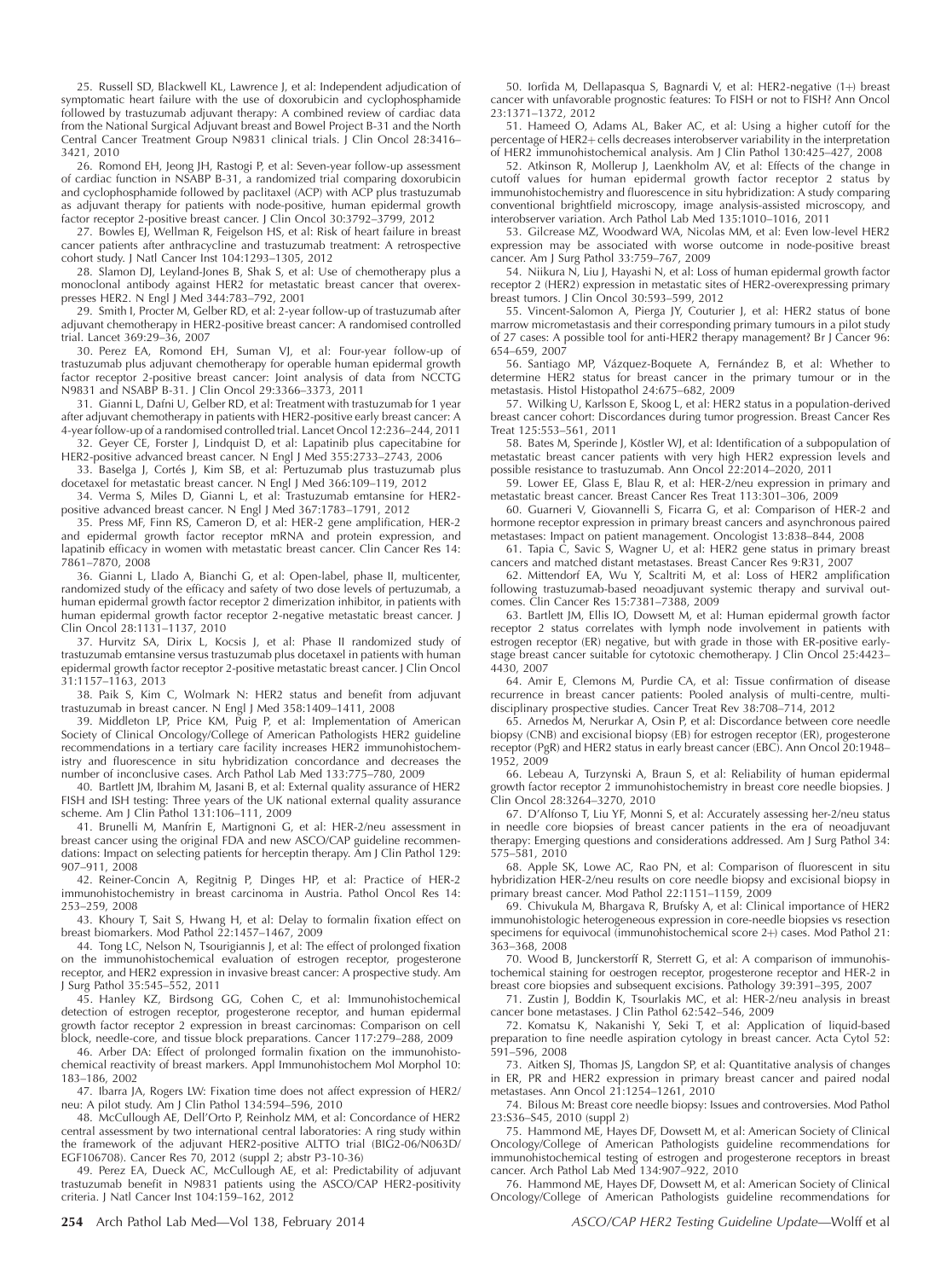immunohistochemical testing of estrogen and progesterone receptors in breast cancer. J Clin Oncol 28:2784–2795, 2010

77. Genentech: Highlights of prescribing information (Herceptin; trastuzumab) 2013. http://www.gene.com/download/pdf/herceptin\_prescribing.pdf

78. Genentech: Highlights of prescribing information (Perjeta; pertuzumab) 2013. http://www.gene.com/download/pdf/perjeta\_prescribing.pdf

79. Chibon F, de Mascarel I, Sierankowski G, et al: Prediction of HER2 gene status in Her2 2+ invasive breast cancer: A study of 108 cases comparing ASCO/ CAP and FDA recommendations. Mod Pathol 22:403–409, 2009

80. Mayr D, Heim S, Weyrauch K, et al: Chromogenic in situ hybridization for Her-2/neu-oncogene in breast cancer: Comparison of a new dual-colour chromogenic in situ hybridization with immunohistochemistry and fluorescence in situ hybridization. Histopathology 55:716–723, 2009

81. Tse CH, Hwang HC, Goldstein LC, et al: Determining true HER2 gene status in breast cancers with polysomy by using alternative chromosome reference genes: Implications for anti-HER2 targeted therapy. J Clin Oncol 29: 4168–4174, 2011

82. Vanden Bempt I, Van Loo P, Drijkoningen M, et al: Polysomy 17 in breast cancer: Clinicopathologic significance and impact on HER-2 testing. J Clin Oncol 26:4869–4874, 2008

83. Sińczak-Kuta A, Tomaszewska R, Rudnicka-Sosin L, et al: Evaluation of HER2/neu gene amplification in patients with invasive breast carcinoma: Comparison of in situ hybridization methods. Pol J Pathol 58:41–50, 2007

84. Capizzi E, Gruppioni E, Grigioni AD, et al: Real time RT-PCR approach for the evaluation of ERBB2 overexpression in breast cancer archival samples: A comparative study with FISH, SISH, and immunohistochemistry. Diagn Mol Pathol 17:220–226, 2008

85. Powell WC, Roche PC, Tubbs RR: A new rabbit monoclonal antibody (4B5) for the immuno-histochemical (IHC) determination of the HER2 status in breast cancer: Comparison with CB11, fluorescence in situ hybridization (FISH), and interlaboratory reproducibility. Appl Immunohistochem Mol Morphol 16: 569, 2008

86. Nunes CB, Rocha RM, Reis-Filho JS, et al: Comparative analysis of six different antibodies against Her2 including the novel rabbit monoclonal antibody (SP3) and chromogenic in situ hybridisation in breast carcinomas. J Clin Pathol 61:934–938, 2008

87. Gustavson MD, Bourke-Martin B, Reilly DM, et al: Development of an unsupervised pixel-based clustering algorithm for compartmentalization of immunohistochemical expression using Automated QUantitative Analysis. Appl Immunohistochem Mol Morphol 17:329–337, 2009

88. Egervari K, Szollosi Z, Nemes Z: Tissue microarray technology in breast cancer HER2 diagnostics. Pathol Res Pract 203:169–177, 2007

89. Minot DM, Kipp BR, Root RM, et al: Automated cellular imaging system III for assessing HER2 status in breast cancer specimens: Development of a standardized scoring method that correlates with FISH. Am J Clin Pathol 132: 133–138, 2009

90. Hall BH, Ianosi-Irimie M, Javidian P, et al: Computer-assisted assessment of the human epidermal growth factor receptor 2 immunohistochemical assay in imaged histologic sections using a membrane isolation algorithm and quantitative analysis of positive controls. BMC Med Imaging 8:11, 2008

91. Itoh H, Miyajima Y, Umemura S, et al: Lower HER-2/chromosome enumeration probe 17 ratio in cytologic HER-2 fluorescence in situ hybridization for breast cancers: Three-dimensional analysis of intranuclear localization of centromere 17 and HER-2 signals. Cancer 114:134–140, 2008

92. Roepman P, Horlings HM, Krijgsman O, et al: Microarray-based determination of estrogen receptor, progesterone receptor, and HER2 receptor status in breast cancer. Clin Cancer Res 15:7003–7011, 2009

93. Bartlett JM, Campbell FM, Ibrahim M, et al: A UK NEQAS ISH multicenter ring study using the Ventana HER2 dual-color ISH assay. Am J Clin Pathol 135: 157–162, 2011

94. Pedersen M, Rasmussen BB: The correlation between dual-color chromogenic in situ hybridization and fluorescence in situ hybridization in assessing HER2 gene amplification in breast cancer. Diagn Mol Pathol 18:96–102, 2009

95. Francis GD, Jones MA, Beadle GF, et al: Bright-field in situ hybridization for HER2 gene amplification in breast cancer using tissue microarrays: Correlation between chromogenic (CISH) and automated silver-enhanced (SISH) methods with patient outcome. Diagn Mol Pathol 18:88–95, 2009

96. Gong Y, Sweet W, Duh YJ, et al: Performance of chromogenic in situ hybridization on testing HER2 Status in breast carcinomas with chromosome 17 polysomy and equivocal (2+) herceptest results: A study of two institutions using the conventional and new ASCO/CAP scoring criteria. Am J Clin Pathol 132:228– 236, 2009

97. Vocaturo A, Novelli F, Benevolo M, et al: Chromogenic in situ hybridization to detect HER-2/neu gene amplification in histological and ThinPrep-processed breast cancer fine-needle aspirates: A sensitive and practical method in the trastuzumab era. Oncologist 11:878–886, 2006

98. Hanna WM, Kwok K: Chromogenic in-situ hybridization: A viable alternative to fluorescence in-situ hybridization in the HER2 testing algorithm. Mod Pathol 19:481–487, 2006

99. Rocha RM, Nunes CB, Sanches FS, et al: Rabbit antibodies for hormone receptors and HER2 evaluation in breast cancer. Rev Assoc Med Bras 55:163– 168, 2009

100. Cayre A, Mishellany F, Lagarde N, et al: Comparison of different commercial kits for HER2 testing in breast cancer: Looking for the accurate cutoff for amplification. Breast Cancer Res 9:R64, 2007

101. García-Caballero T, Grabau D, Green AR, et al: Determination of HER2 amplification in primary breast cancer using dual-colour chromogenic in situ hybridization is comparable to fluorescence in situ hybridization: A European multicentre study involving 168 specimens. Histopathology 56:472–480, 2010

102. Di Palma S, Collins N, Faulkes C, et al: Chromogenic in situ hybridisation (CISH) should be an accepted method in the routine diagnostic evaluation of HER2 status in breast cancer. J Clin Pathol 60:1067–1068, 2007

103. Sáez A, Andreu FJ, Seguí MA, et al: HER-2 gene amplification by chromogenic in situ hybridisation (CISH) compared with fluorescence in situ hybridisation (FISH) in breast cancer—A study of two hundred cases. Breast 15: 519–527, 2006

104. Baehner FL, Achacoso N, Maddala T, et al: Human epidermal growth factor receptor 2 assessment in a case-control study: Comparison of fluorescence in situ hybridization and quantitative reverse transcription polymerase chain reaction performed by central laboratories. J Clin Oncol 28:4300–4306, 2010

105. Shousha S, Peston D, Amo-Takyi B, et al: Evaluation of automated silverenhanced in situ hybridization (SISH) for detection of HER2 gene amplification in breast carcinoma excision and core biopsy specimens. Histopathology 54:248– 253, 2009

106. Faratian D, Graham A, Rae F, et al: Rapid screening of tissue microarrays for Her-2 fluorescence in situ hybridization testing is an accurate, efficient and economic method of providing an entirely in situ hybridization-based Her-2 testing service. Histopathology 54:428–432, 2009

107. Ni R, Mulligan AM, Have C, et al: PGDS, a novel technique combining chromogenic in situ hybridization and immunohistochemistry for the assessment of ErbB2 (HER2/neu) status in breast cancer. Appl Immunohistochem Mol Morphol 15:316–324, 2007

108. Uzan C, Andre F, Scott V, et al: Fine-needle aspiration for nucleic acidased molecular analyses in breast cancer. Cancer 117:32–39, 2009

109. Cuadros M, Talavera P, López FJ, et al: Real-time RT-PCR analysis for evaluating the Her2/neu status in breast cancer. Pathobiology 77:38–45, 2010

110. Susini T, Bussani C, Marini G, et al: Preoperative assessment of HER-2/ neu status in breast carcinoma: The role of quantitative real-time PCR on corebiopsy specimens. Gynecol Oncol 116:234–239, 2010

111. Huang W, Reinholz M, Weidler J, et al: Comparison of central HER2 testing with quantitative total HER2 expression and HER2 homodimer measurements using a novel proximity-based assay. Am J Clin Pathol 134:303–311, 2010

112. Ashok M, Griffin P, Halpern M: Impact of clinical and non-clinical factors on the choice of HER2 test for breast cancer. Cancer Invest 28:735–742, 2010

113. Joensuu H, Sperinde J, Leinonen M, et al: Very high quantitative tumor HER2 content and outcome in early breast cancer. Ann Oncol 22:2007–2013, 2011

114. Monego G, Arena V, Maggiano N, et al: Borderline HER-2 breast cancer cases: Histochemical versus real-time PCR analysis and impact of different cut-off values. Scand J Clin Lab Invest 67:402-412, 2007

115. Dobson L, Conway C, Hanley A, et al: Image analysis as an adjunct to manual HER-2 immunohistochemical review: A diagnostic tool to standardize interpretation. Histopathology 57:27–38, 2010

116. Masmoudi H, Hewitt SM, Petrick N, et al: Automated quantitative assessment of HER-2/neu immunohistochemical expression in breast cancer. IEEE Trans Med Imaging 28:916–925, 2009

117. Giltnane JM, Molinaro A, Cheng H, et al: Comparison of quantitative immunofluorescence with conventional methods for HER2/neu testing with respect to response to trastuzumab therapy in metastatic breast cancer. Arch Pathol Lab Med 132:1635–1647, 2008

118. Tubbs RR, Pettay JD, Swain E, et al: Automation of manual components and image quantification of direct dual label fluorescence in situ hybridization (FISH) for HER2 gene amplification: A feasibility study. Appl Immunohistochem Mol Morphol 14:436–440, 2006

119. Skaland I, Ovestad I, Janssen EA, et al: Digital image analysis improves the quality of subjective HER-2 expression scoring in breast cancer. Appl Immunohistochem Mol Morphol 16:185–190, 2008

120. Skaland I, Ovestad I, Janssen EA, et al: Comparing subjective and digital image analysis HER2/neu expression scores with conventional and modified FISH scores in breast cancer. J Clin Pathol 61:68–71, 2008

121. Słodkowska J, Filas V, Buszkiewicz E, et al: Study on breast carcinoma Her2/neu and hormonal receptors status assessed by automated images analysis systems: ACIS III (Dako) and ScanScope (Aperio). Folia Histochem Cytobiol 48: 19–25, 2010

122. Flanagan MB, Dabbs DJ, Brufsky AM, et al: Histopathologic variables predict Oncotype DX recurrence score. Mod Pathol 21:1255–1261, 2008

123. Cuzick J, Dowsett M, Pineda S, et al: Prognostic value of a combined estrogen receptor, progesterone receptor, Ki-67, and human epidermal growth factor receptor 2 immunohistochemical score and comparison with the Genomic Health recurrence score in early breast cancer. J Clin Oncol 29:4273–4278, 2011

124. Dabbs DJ, Klein ME, Mohsin SK, et al: High false-negative rate of HER2 quantitative reverse transcription polymerase chain reaction of the Oncotype DX test: An independent quality assurance study. J Clin Oncol 29:4279–4285, 2011

125. Nassar A, Cohen C, Siddiqui M: Estimation of hormone receptor status and HER2 in cytologic cell blocks from breast cancer using the novel rabbit monoclonal antibodies (SP1, SP2, and SP3). Diagn Cytopathol 37:865–870, 2009 126. Francz M, Egervari K, Kardos L, et al: Comparison of Pathvysion and Poseidon HER2 FISH assays in measuring HER2 amplification in breast cancer: A validation study. J Clin Pathol 63:341-346, 2010